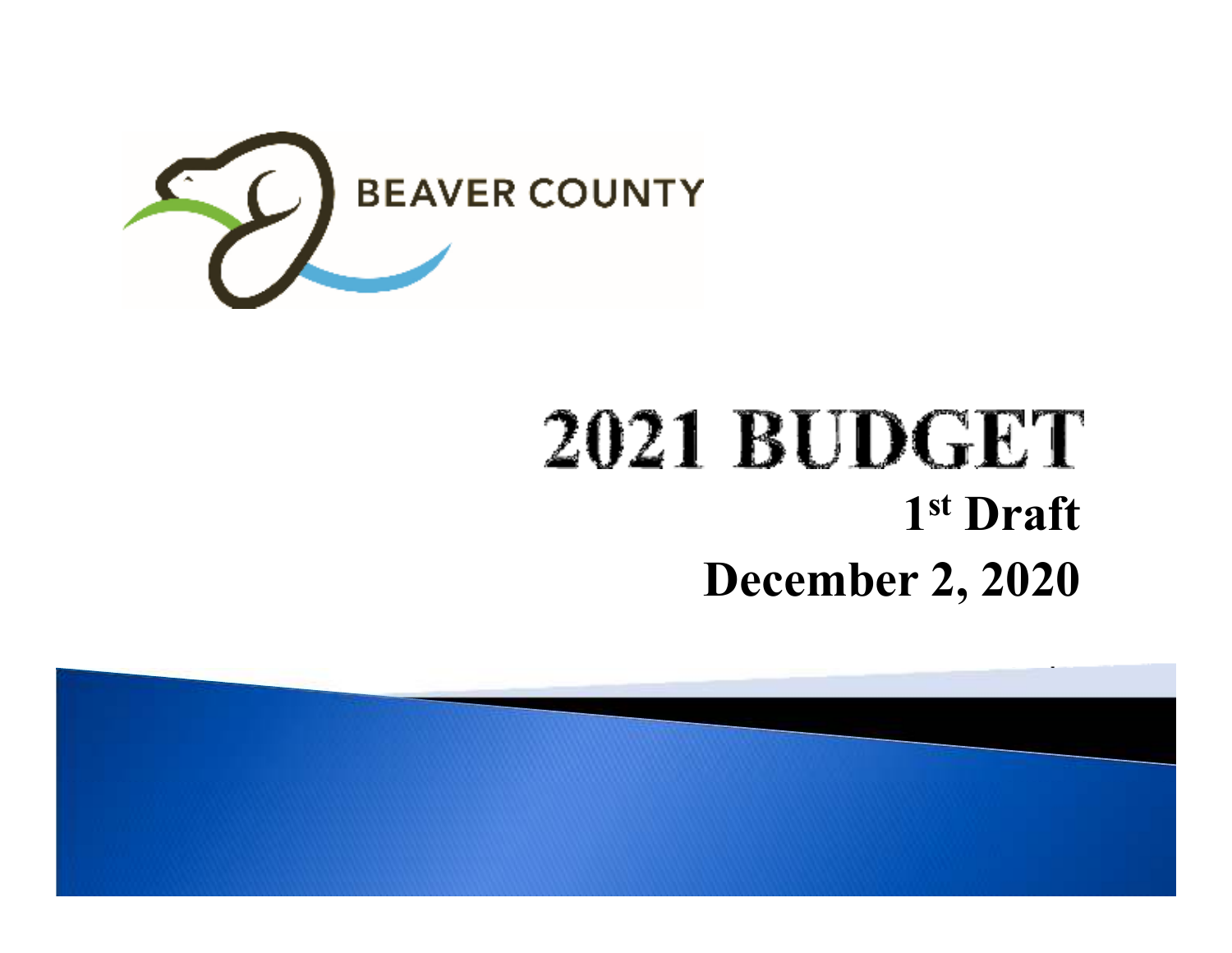# **Agenda**

- Assessment Base
- 2021 Budget Highlights
- ▶ Summary of Changes Since 2020
- 2021 Budget Summary
- Claystone Waste Grant
- MSI Capital and FGT Grants
- Reserve Schedule
- ▶ Shared Services Grants
- Priority-Based Budgeting
- Proposed Small Business Mill Rate
- ▶ Next Steps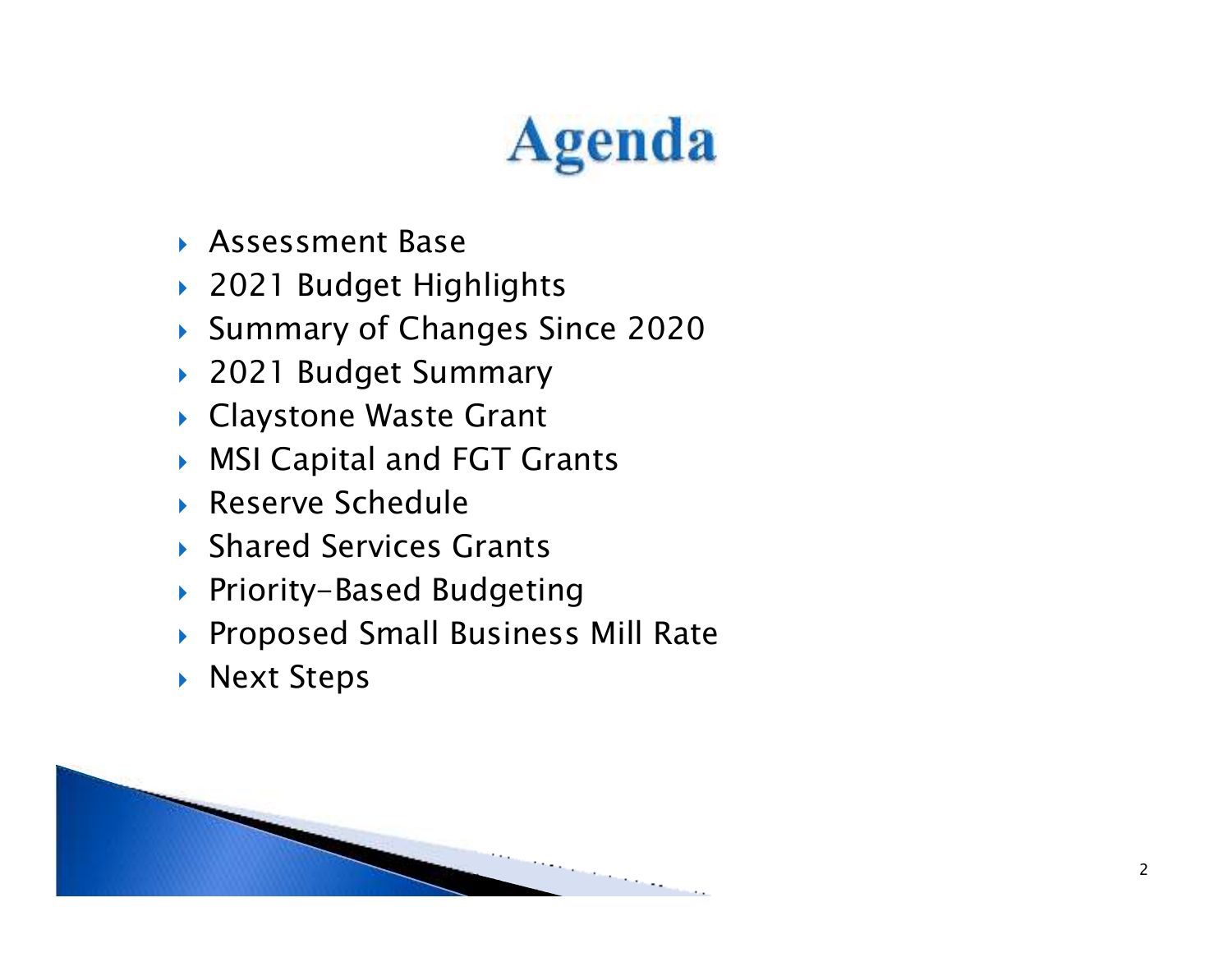### **ASSESSMENT BASE**

County's assessment base for 2021 taxes will be lower than in 2020 by approximately \$17 million (1.4%) (refer to page 5). This is a best-estimate at this time and reflects the following changes:

- > Farmland and residential assessments will change very little<br>
> Shellow ass well assessment bes been permanently reduce
- $\triangleright$  Shallow gas well assessment has been permanently reduced by 35%
- $\triangleright$  Assessment for low producing wells will be depreciated by 7%
- $\triangleright$  No new well or pipeline assessment will be realized for 3 years due to Require in Covernment policy to oxtand a toy brook to oil and goo induct Provincial Government policy to extend a tax break to oil and gas industry
- > AYMs for linear assessment will increase a minimal amount<br>> A "functional abaclessence" factor will be englied to building
- A "functional obsolescence" factor will be applied to buildings and structures related to machinery and equipment assessment. Expect to lose \$80,700 in taxes.

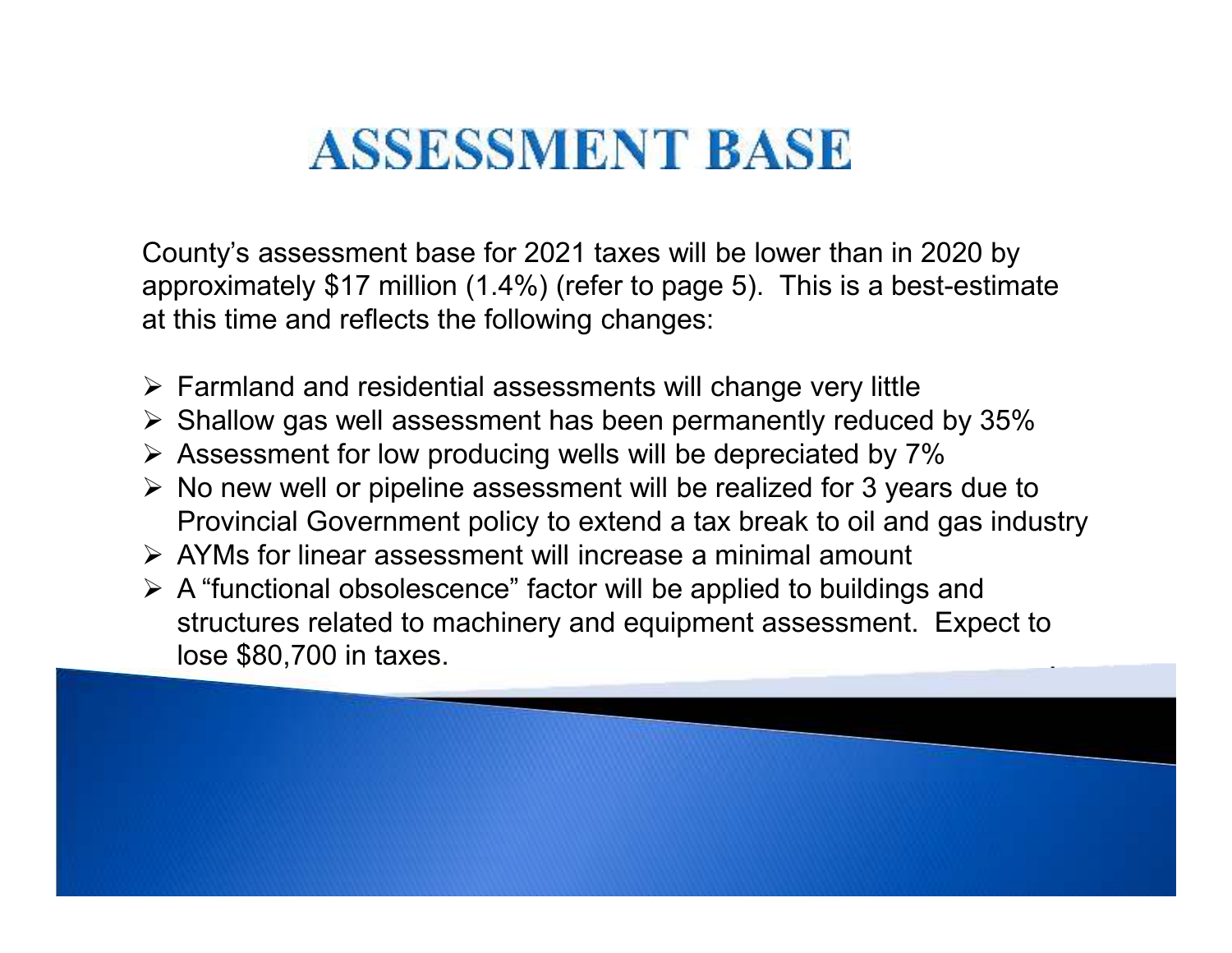### **ASSESSMENT BASE (con't)**

A final assessment base will be known by March 1, 2021.

The Provincial Government is committed to completing the assessment model review over the next three years, so the County's assessment base may face further declines in subsequent years.

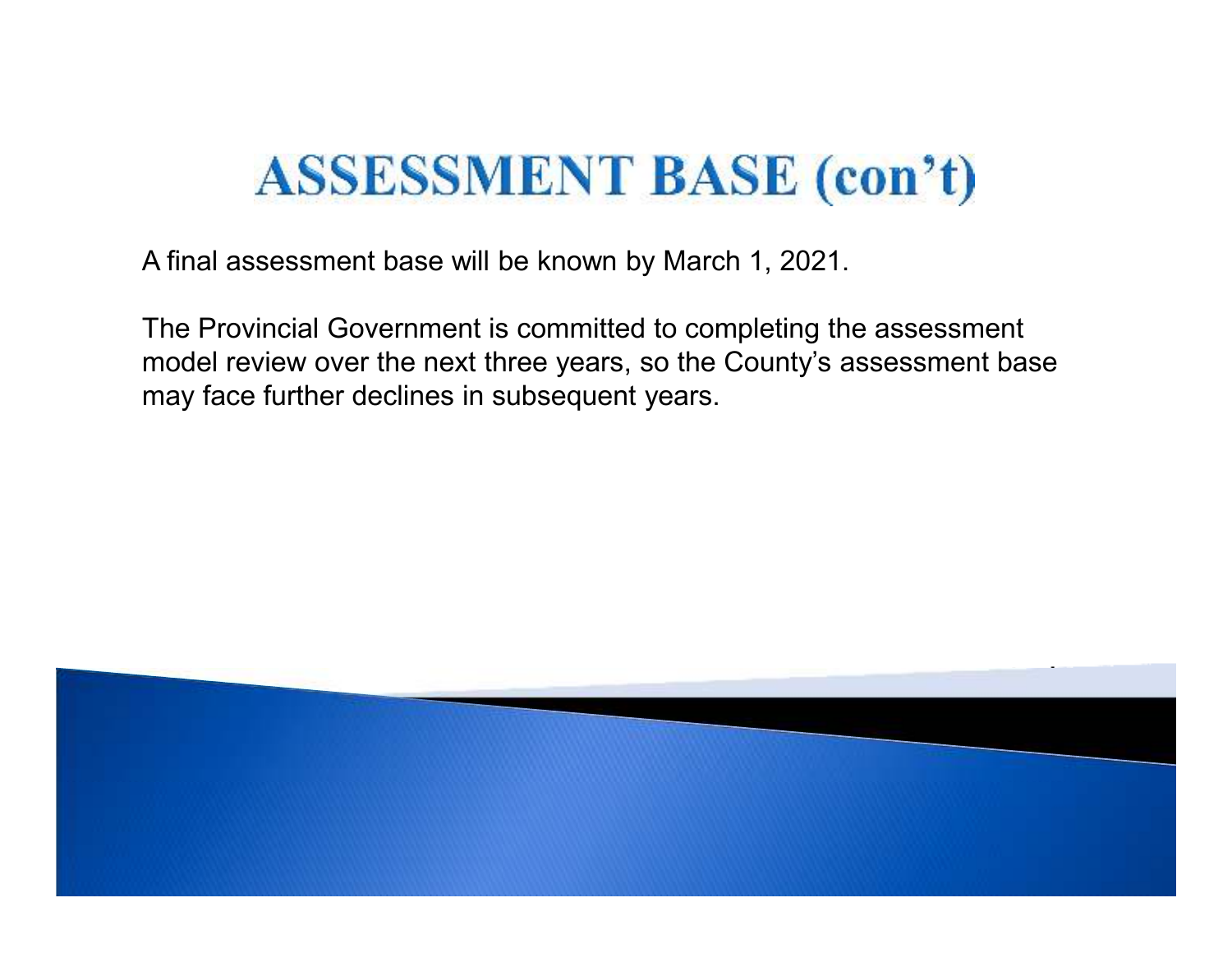# **Assessment Base**

| <b>Assessment Class</b>                      | <b>Asst for</b><br>2020 Tax Year | <b>Asst for</b><br>2021 Tax Year | <b>Asst for</b><br>2022 Tax Year | <b>Asst for</b><br>2023 Tax Year | <b>Asst for</b><br>2024 Tax Year | <b>Asst for</b><br>2025 Tax Year |
|----------------------------------------------|----------------------------------|----------------------------------|----------------------------------|----------------------------------|----------------------------------|----------------------------------|
| Farmland                                     | 114,162,670                      | 114,529,520                      | 114,529,520                      | 114,529,520                      | 114,529,520                      | 114,529,520                      |
| <b>Residential</b>                           | 628,777,650                      | 630,931,750                      | 633,602,000                      | 636,171,630                      | 638,731,450                      | 641,306,620                      |
| <b>Non-Residential</b>                       | 116,265,470                      | 81,864,000                       | 82,000,000                       | 83,500,000                       | 85,000,000                       | 86,500,000                       |
| <b>Small Business</b><br>(proposed for 2021) |                                  | 32,409,630                       | 33,000,000                       | 34,000,000                       | 35,000,000                       | 36,000,000                       |
| Linear                                       | 296,197,480                      | 281,261,180                      | 280,000,000                      | 280,000,000                      | 280,000,000                      | 234,921,890                      |
| Machinery &<br>Equipment                     | 77,816,490                       | 75,000,000                       | 70,000,000                       | 65,000,000                       | 70,000,000                       | 70,000,000                       |
| <b>Grants-in-Lieu</b><br>(Non-Residential)   | 1,382,610                        | 1,484,870                        | 1,484,870                        | 1,484,870                        | 1,484,870                        | 1,484,870                        |
| <b>TOTAL</b>                                 | 1,234,602,370                    | 1,217,480,950                    | 1,214,616,390                    | 1,214,686,020                    | 1,224,745,840                    | 1,184,742,900                    |
| <b>Change from</b><br>prior year             |                                  | (17, 121, 420)                   | (2,864,560)                      | 69,630                           | 10,059,820                       | (40,002,940)                     |

 $\sim$  10  $\mu$ 

м.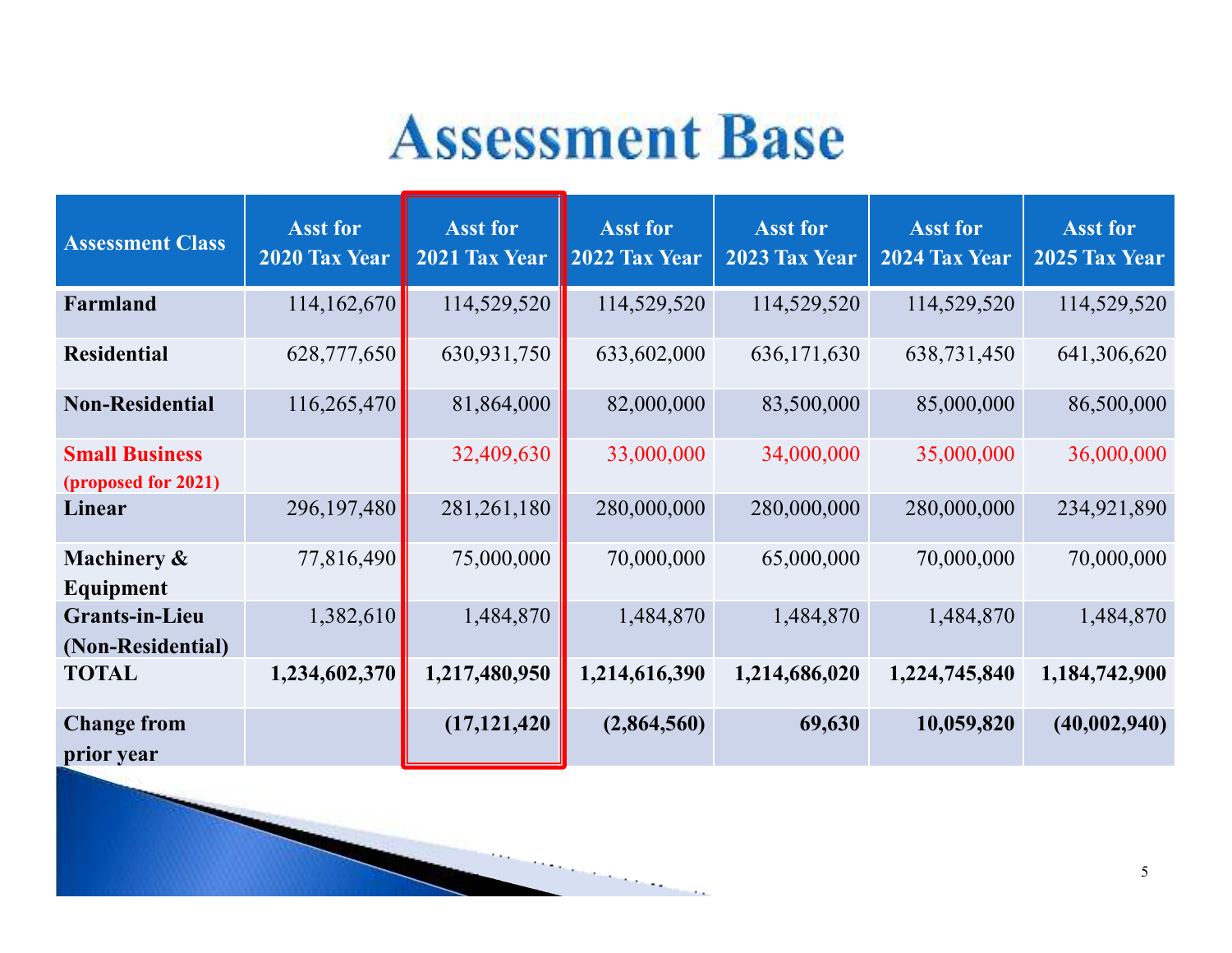### **COUNCIL**

|                                                                         | 2021                   | 2020                             |
|-------------------------------------------------------------------------|------------------------|----------------------------------|
| <b>Expenses</b><br>Revenue (all sources)<br><b>Tax Levy Requirement</b> | \$279,244<br>\$279,244 | \$311,019<br>$\cup$<br>\$311,019 |

#### Cost-Cutting Measures and/or PBB Principles

- $\geq 0\%$  increase in Councillor remuneration rates
- $\triangleright$  Reduced # of meetings, conferences, and travel (largely due to COVID-19)

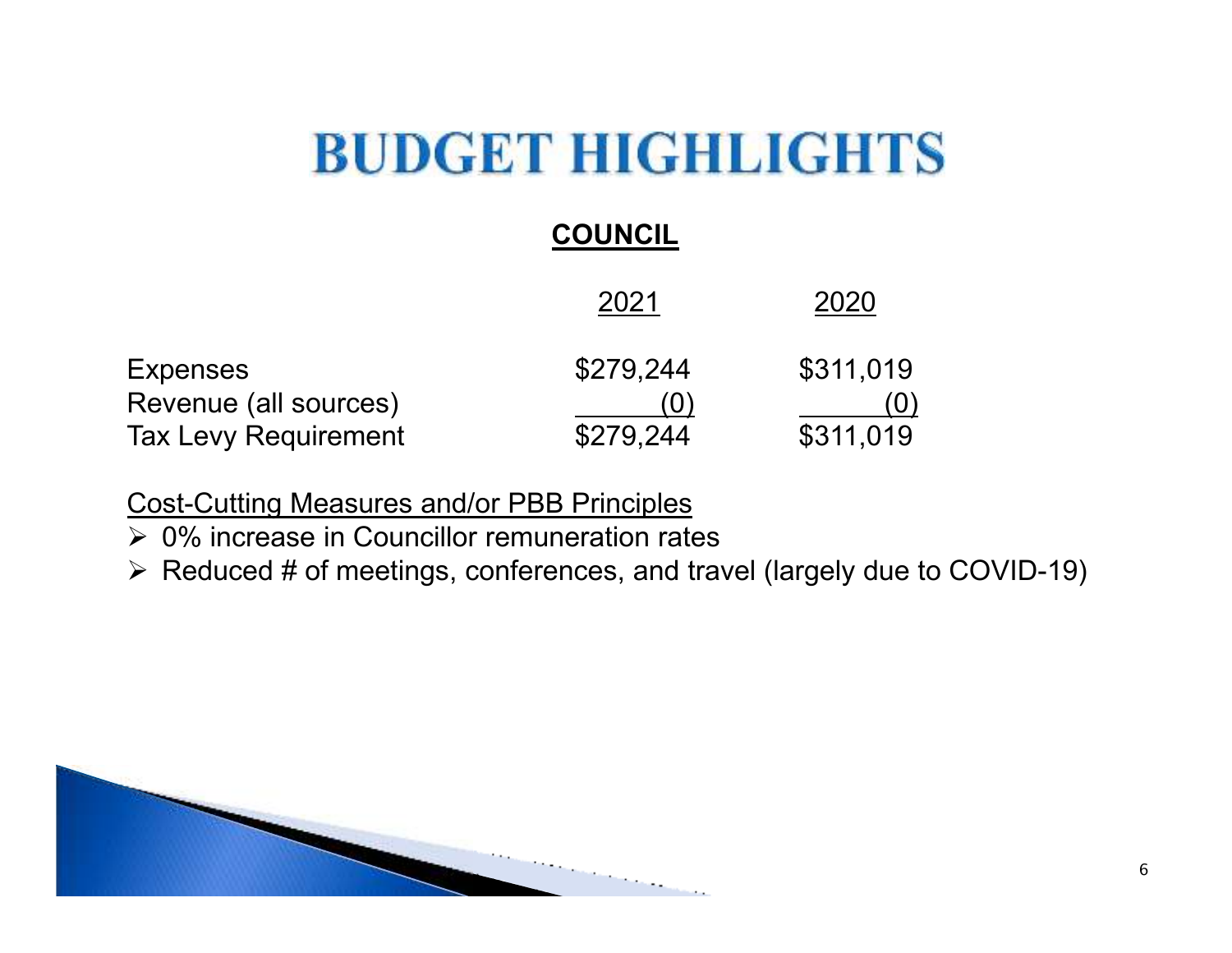#### **ADMINISTRATION**

|                             | 2021        | 2020        |
|-----------------------------|-------------|-------------|
| <b>Expenses</b>             | \$2,971,168 | \$2,324,356 |
| Revenue (all sources)       | (1,444,670) | (1,031,280) |
| <b>Tax Levy Requirement</b> | \$1,526,498 | \$1,293,076 |

Cost-Cutting Measures and/or PBB Principles

- ▶ Assistant assessor position left vacant<br>N Diesentinue assessment contract for **N**
- ▶ Discontinue assessment contract for M & E assessment (will be conducted in bouse) in-house)
- > Fewer promotional materials
- Maintain reduced Community Support Grant budget (\$75,000)

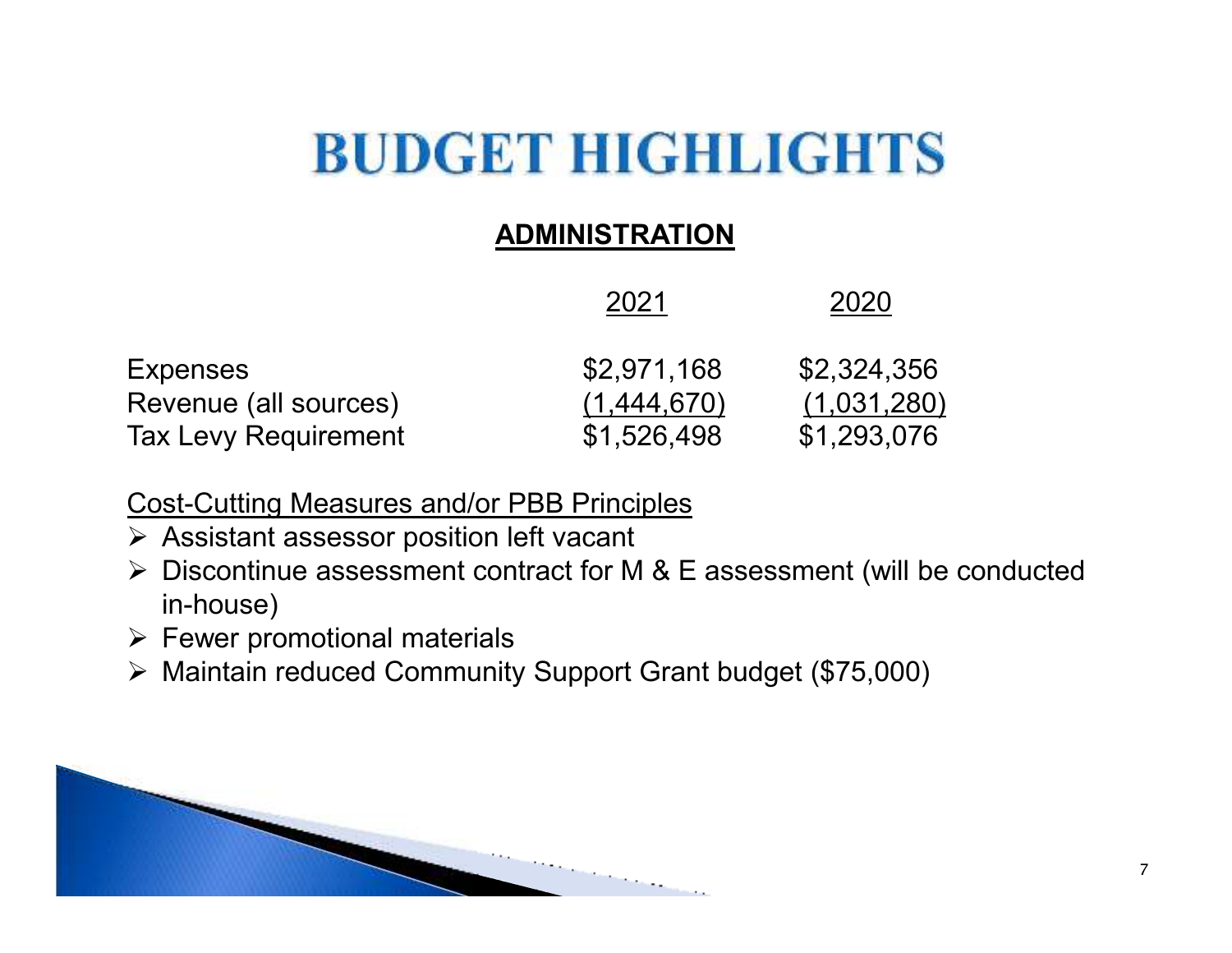### **ADMINISTRATION (con't)**

|                         | 2021        | 2020        |
|-------------------------|-------------|-------------|
| Expenses *              | \$2,971,168 | \$2,324,356 |
| Revenue (all sources) * | (1,444,670) | (1,031,280) |
| Tax Levy Requirement    | \$1,526,498 | \$1,293,076 |

Other Information

- > Loss of investment revenue due to lower interest rates
- ► Contract to Provincial Government for DIP assessment extended to 2021 (i.e. increased revenue - \$117,310)
- ▶ Increased audit expense due to new financial statement requirements related to <br>Clavatore Wests Claystone Waste
- > Contract for farmland polygons (assessment-related)
- > COVID preparedness projects (funded by grant)
- → Municipal intern (May to December)<br>
トリエリルte 2021 hudget for municipal
- $\triangleright$  NEW to 2021 budget for municipal election (\$21,405)

*\* Included in the budget is \$602,934 for COVID preparedness projects (funded by grant)*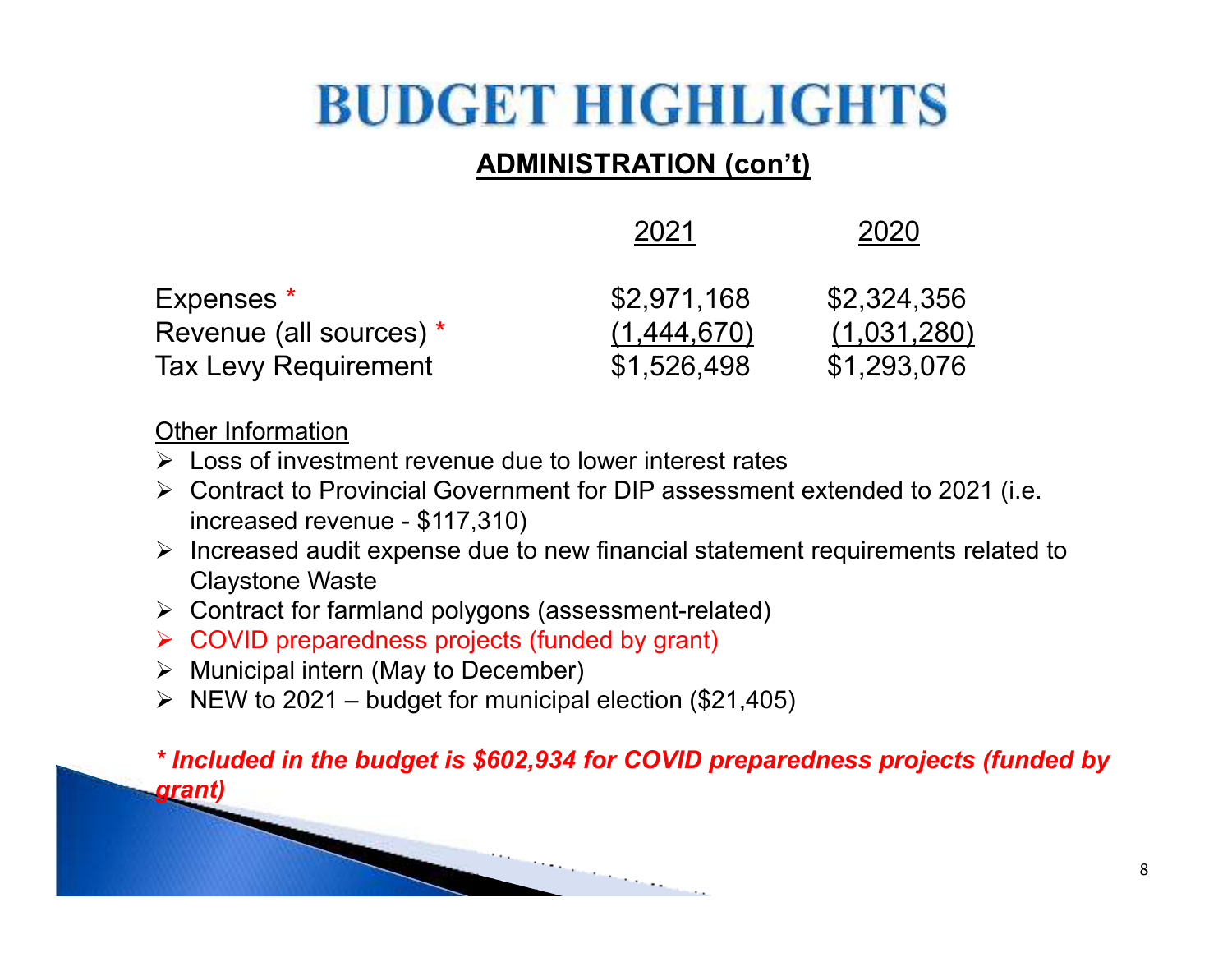#### **MAJOR FINANCIAL TRANSACTIONS**

|                             | 2021          | 2020        |
|-----------------------------|---------------|-------------|
| <b>Expenses</b>             | \$2,555,436   | \$3,881,263 |
| Revenue (all sources)       | (1, 137, 821) | (2,547,158) |
| <b>Tax Levy Requirement</b> | \$1,417,615   | \$1,334,105 |

#### Other Information

- Includes Allowance for Doubtful Accounts. Estimating 15% uncollectible <a> rate in 2021 which will be funded by the Claystone Waste grant and taxes.
- Includes Business Incentive Grant. Year 2 for one business, Year 3 for one<br>business. Deferred transfer of toyes to read construction reserve (rej cost business. Deferred transfer of taxes to road construction reserve (re: east end road project).
- ▶ NEW to 2021, includes Beaver Foundation debenture payment (reimbursed > NEW to 2021, includes Beaver Foundation) by Beaver Foundation) which was not included in previous budgets

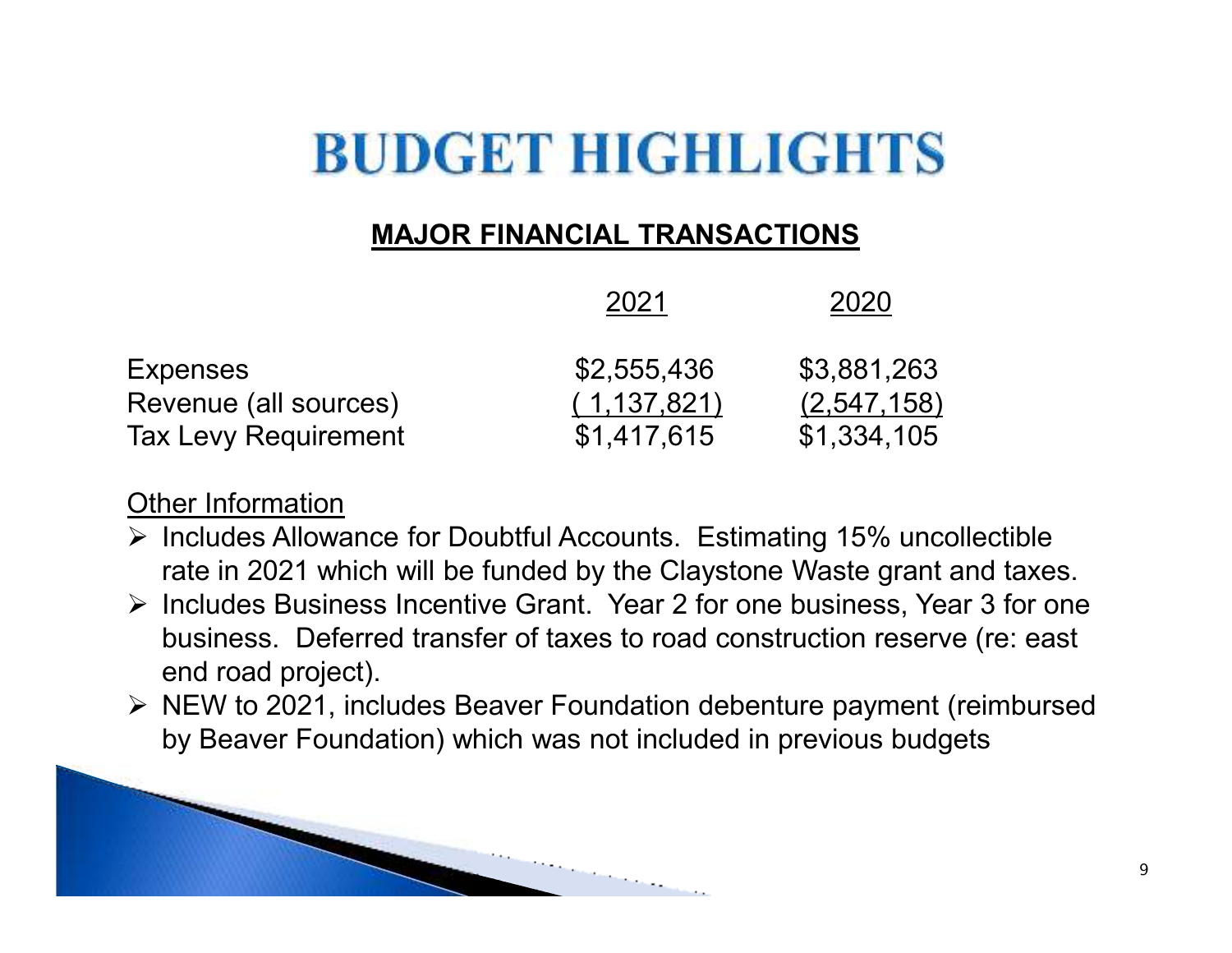### **COMMUNITY PEACE OFFICE and ANIMAL CONTROL**

|                             | 2021      | 2020      |
|-----------------------------|-----------|-----------|
| <b>Expenses</b>             | \$536,620 | \$440,294 |
| Revenue (all sources)       | (68,000)  | (52,200)  |
| <b>Tax Levy Requirement</b> | \$468,620 | \$388,094 |

- ▶ Provincial Government retains 40% of fine revenue (was 27%)<br>▶ Enhanced authority for Community Decea Officers (iuriodistion
- ► Enhanced authority for Community Peace Officers (jurisdiction now includes<br>nrimery highuave) primary highways)
- → Year 2 of new rural RCMP cost-sharing model. Cost increases to \$191,566 (\$87,137 increase). Increase over 2020 represents 0.07% increase in mill rate (will be absorbed in budget)
- Implementing mandatory e-ticketing system (expense =  $$18,000$  for both  $\epsilon$  of increase). This is a Provincial requirement which is funded 100% by the officers). This is a Provincial requirement which is funded 100% by the County.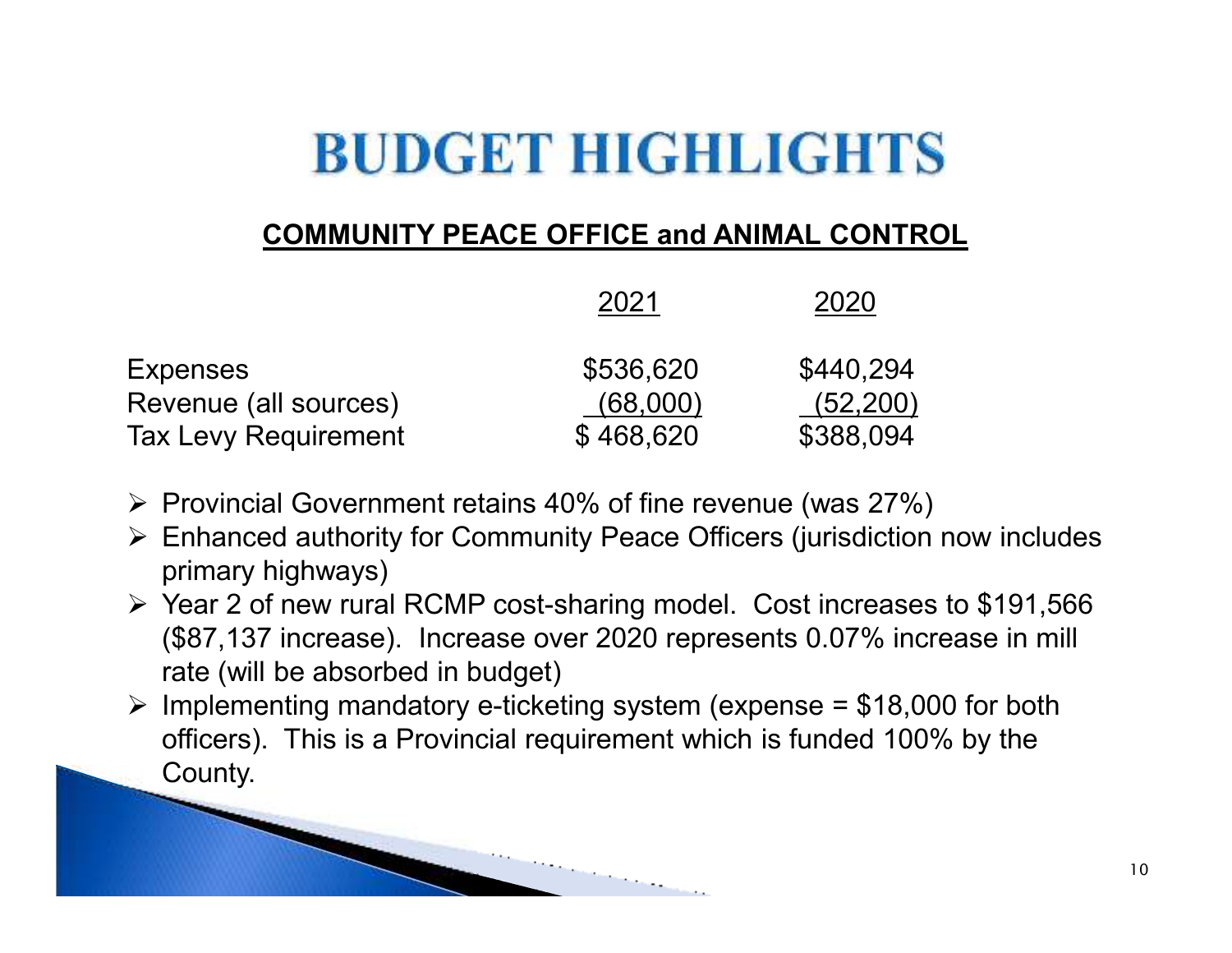#### **REGIONAL FIRE SERVICES/EMERGENCY MANAGEMENT**

|                             | 2021      | 2020                |
|-----------------------------|-----------|---------------------|
| <b>Expenses</b>             | \$849.358 | \$849,358           |
| Revenue (all sources)       | [0]       | $\langle 0 \rangle$ |
| <b>Tax Levy Requirement</b> | \$849,358 | \$849,358           |

Cost-Cutting Measures and/or PBB Principles

Grant to BESC at 2020 level

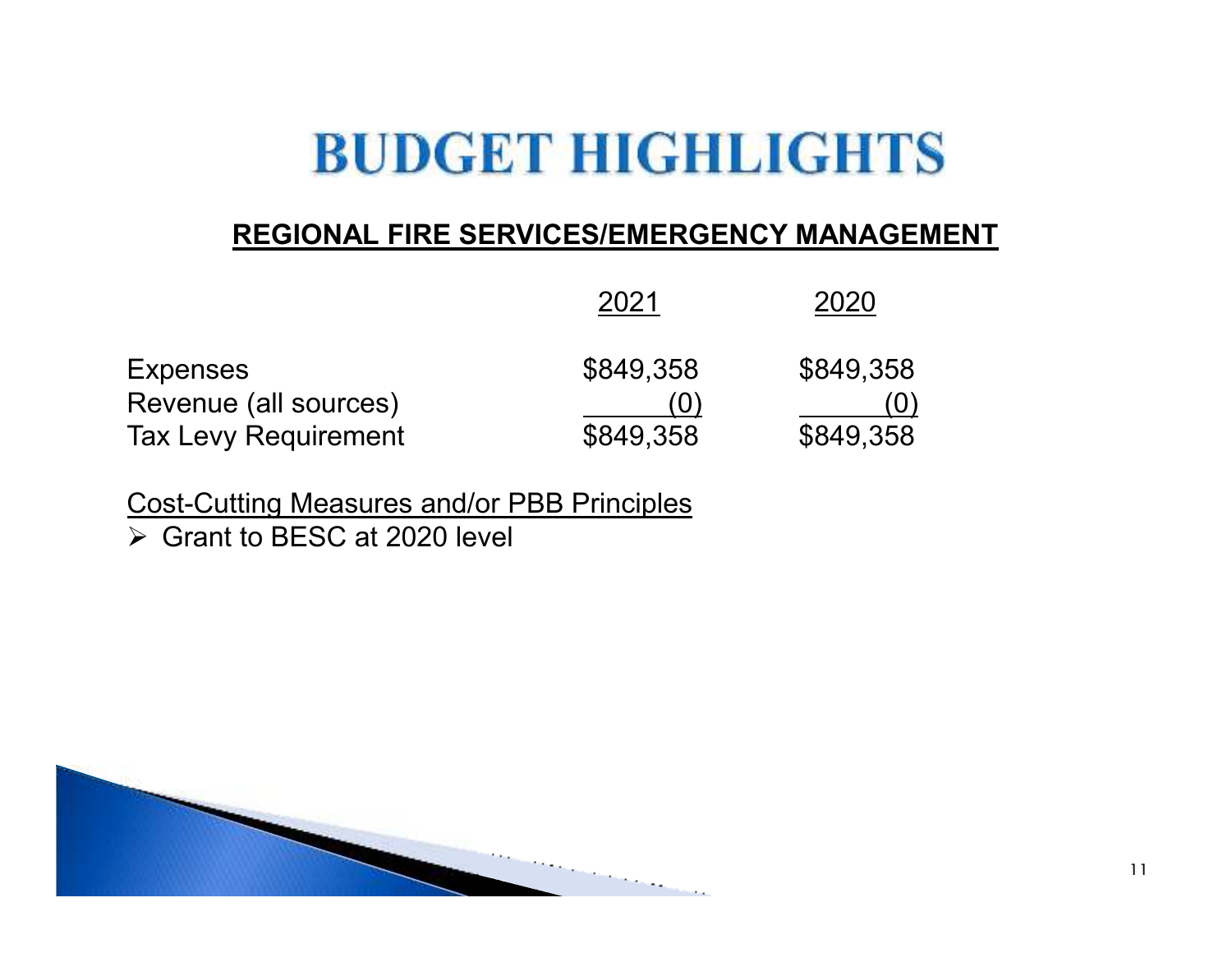### **PUBLIC WORKS DIRECTORS' OFFICE AND CAPITAL**

|                             | 2021          | 2020        |
|-----------------------------|---------------|-------------|
| <b>Expenses</b>             | \$3,091,801   | \$2,790,130 |
| Revenue (all sources)       | (1, 198, 658) | (940, 535)  |
| <b>Tax Levy Requirement</b> | \$1,893,143   | \$1,849,595 |

- $\triangleright$  Insurance premiums expected to increase 15%
- $\triangleright$  Planned purchases:
	- $\checkmark$  1 grader replacement (extended warranty will be purchased in lieu of a 2nd are dex) 2<sup>nd</sup> grader)

- **✓ Construction grader**
- ✓ Backhoe<br>✓ Thumh f
- **✓** Thumb for trackhoe
- $\checkmark$  Plow truck
- $\times$  2 pick-up trucks
- $\checkmark$  Exhaust fan for Shop (H & S)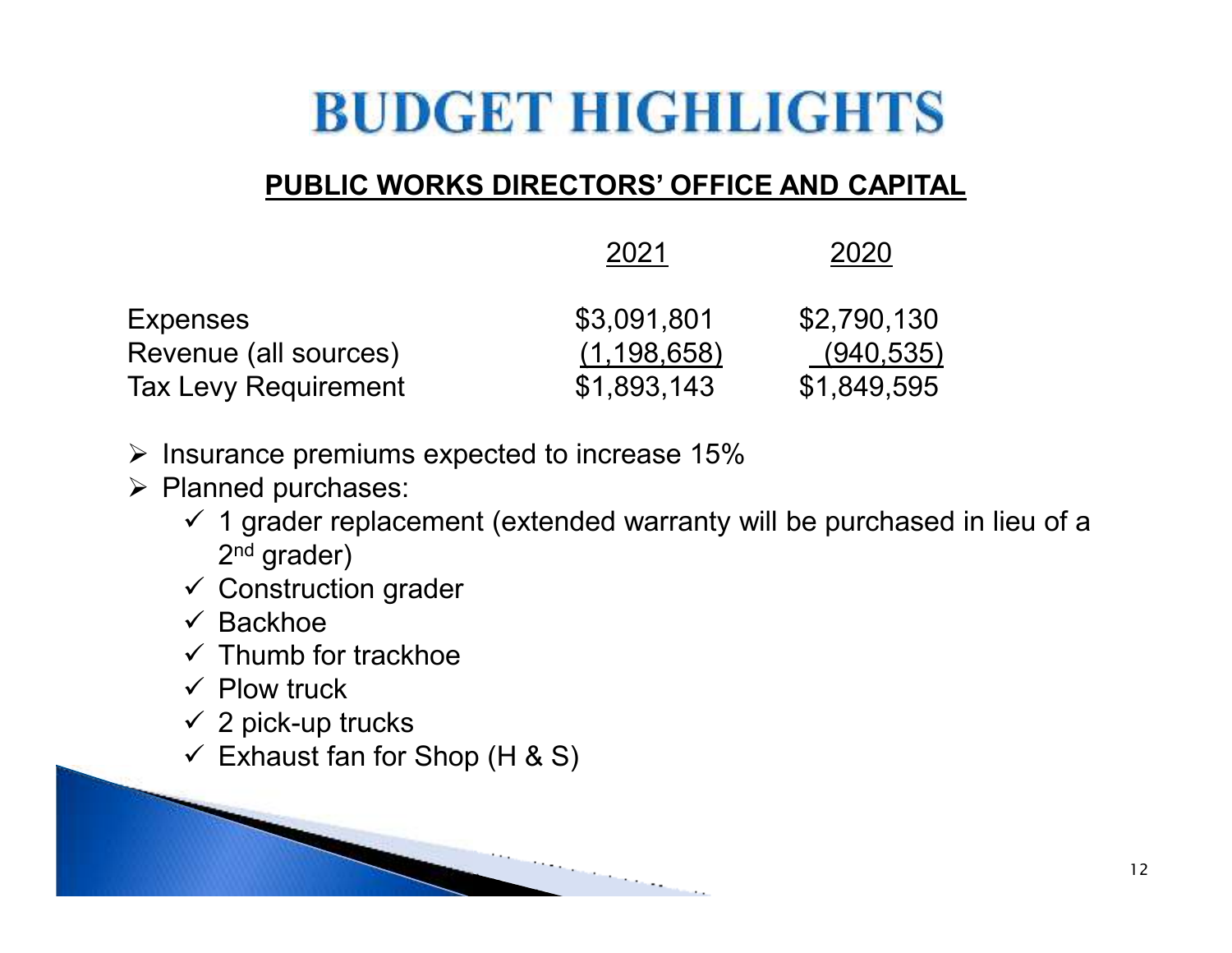### **PUBLIC WORKS GRADER OPERATIONS**

|                             | 2021        | 2020        |
|-----------------------------|-------------|-------------|
| <b>Expenses</b>             | \$2,020,026 | \$1,987,015 |
| Revenue (all sources)       | (6,000)     | (36,000)    |
| <b>Tax Levy Requirement</b> | \$2,014,026 | \$1,951,015 |

Maintain 2600± km gravel, oiled, and paved roads

- ► Clear driveways (2020 YTD = 300+ requests)<br>► Previde limited read maintenance to Tefield an
- > Provide limited road maintenance to Tofield and Viking
- $\triangleright$  Ryley grader shed improvements (e.g. washroom)

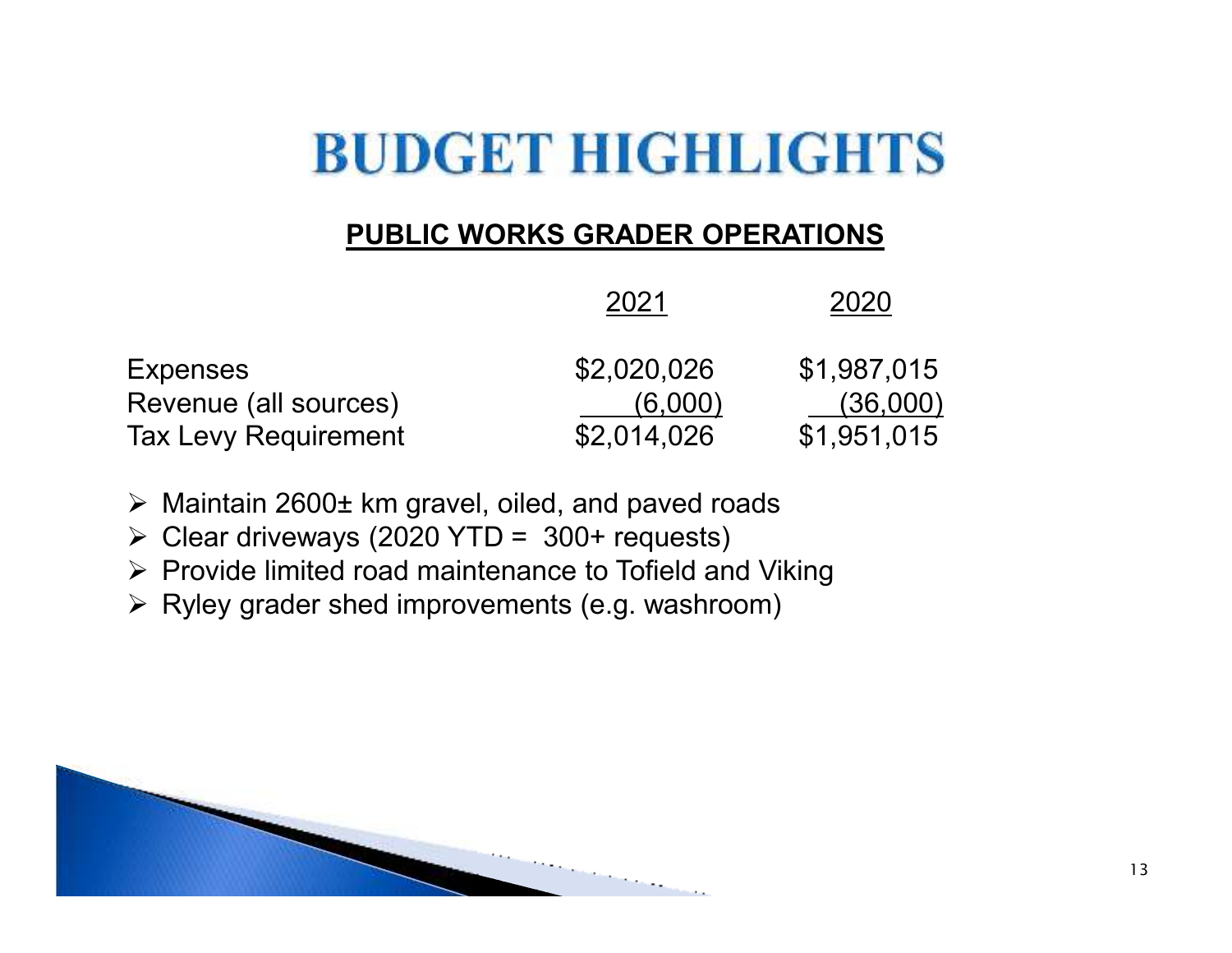### **PUBLIC WORKS ROAD CONSTRUCTION**

| 2021                       | 2020                         |
|----------------------------|------------------------------|
| \$3,534,354<br>(3,534,354) | \$3,172,994<br>(3, 172, 994) |
|                            |                              |

Other Information

 $\geq 1$  crew of 6 employees

Apply hard surface (terracem) to 6 miles plus east end road project<br>(3 miles)

- $\checkmark$ RR 202 (2 miles)
- $\checkmark$  TWP 512 (4 miles)
- $\checkmark$  RR 132 (east end road project) (1 mile)
- $\checkmark$  TWP 480 (east end road project) (1/2 mile)
- $\checkmark$ RR 132 cement and chip repairs on east end road project (1/4 mile)

- $\checkmark$ TWP 482 cement and chip repairs on east end road project (1/4 mile)
- $\triangleright$  Road oiling
- $\triangleright$  Replace bridge at NW 8-48-15-W4 (RR 155 south of TR 482)<br>  $\triangleright$  Shoulder pulls (\$704,022 MSD srept)
- $\triangleright$  Shoulder pulls (\$701,922 MSP grant)

*\* NOTE: Road construction is funded entirely by grants (MSI and FGT). It is expected that the MSI grant will be decreased in 2021 however no details have been released.*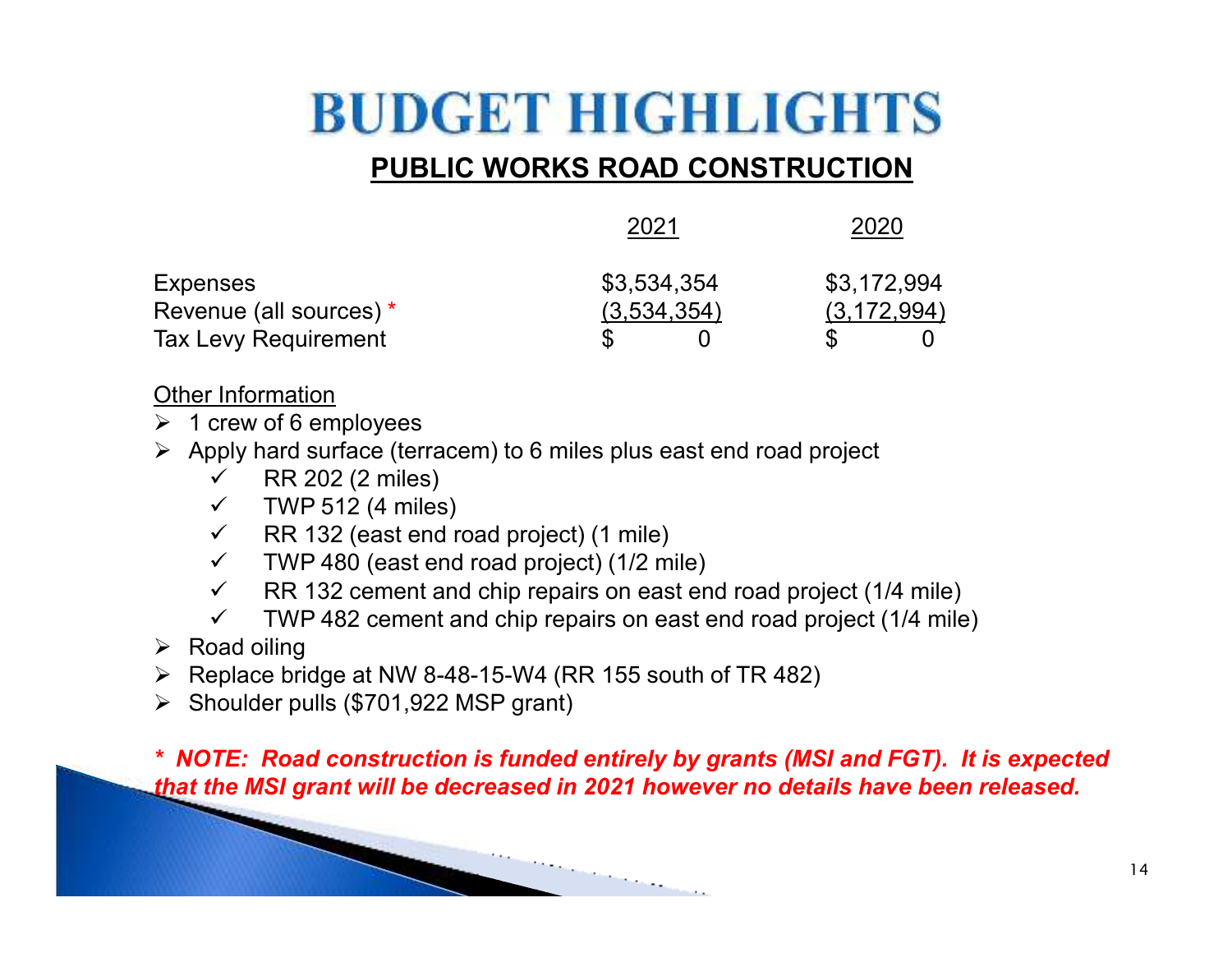### **PUBLIC WORKS ROAD MAINTENANCE**

|                       | 2021        | 2020        |
|-----------------------|-------------|-------------|
| Expenses              | \$8,466,069 | \$7,290,638 |
| Revenue (all sources) | (5,307,205) | (3,244,058) |
| Tax Levy Requirement  | \$3,158,864 | \$4,046,580 |
|                       |             |             |

Cost-Cutting Measures and/or PBB Principles

- Gravel supply cost decreased 28% compared to 2020
- Gravel haul cost decreased 32% compared to 2020
- $\blacktriangleright$  Gravel pit reclamation – Phase I (opportunity to extract gravel while reclaiming pit and cost lower than anticipated)

Other Information

- ▶ Spot repairs and oil patching<br>▷ Maintain 5000 Laulverte, inel
- ▶ Maintain 5000± culverts, including approach culverts<br>▷ Replace 80+ culverte appually
- ▶ Replace 80± culverts annually
- Maintain 135± bridges and bridge-sized culverts
- **➢ Replacing sidewalks in Bruce**<br>□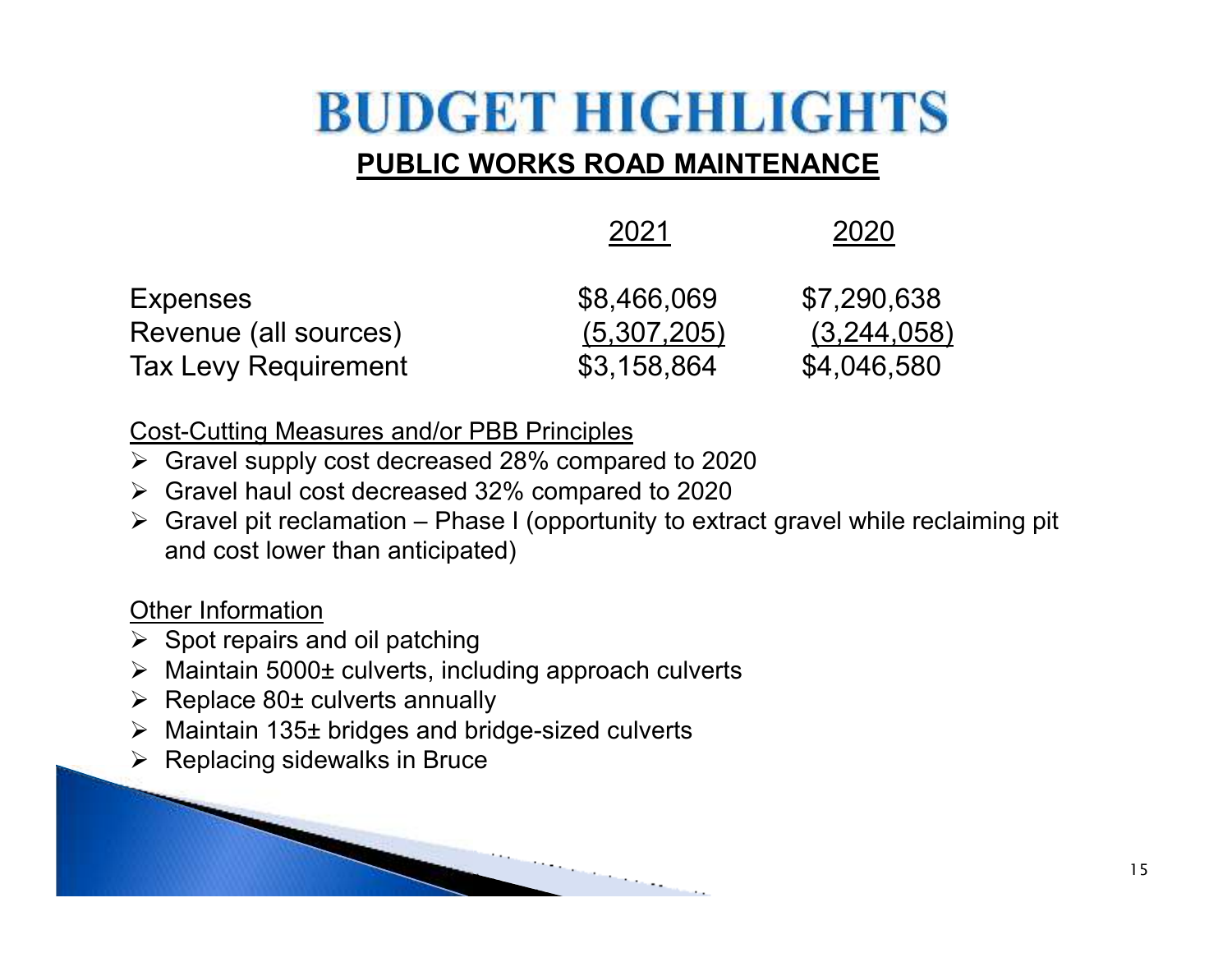### **WEST END TRUCK FILL**

|                                          | 2021                 | 2020                 |
|------------------------------------------|----------------------|----------------------|
| <b>Expenses</b><br>Revenue (all sources) | \$65,000<br>(65,000) | \$73,000<br>(73,000) |
| <b>Tax Levy Requirement</b>              |                      |                      |

- Lease west end truck fill to Highway 14 Regional Water Services Commission
- $\triangleright$  Lease expires in 2025

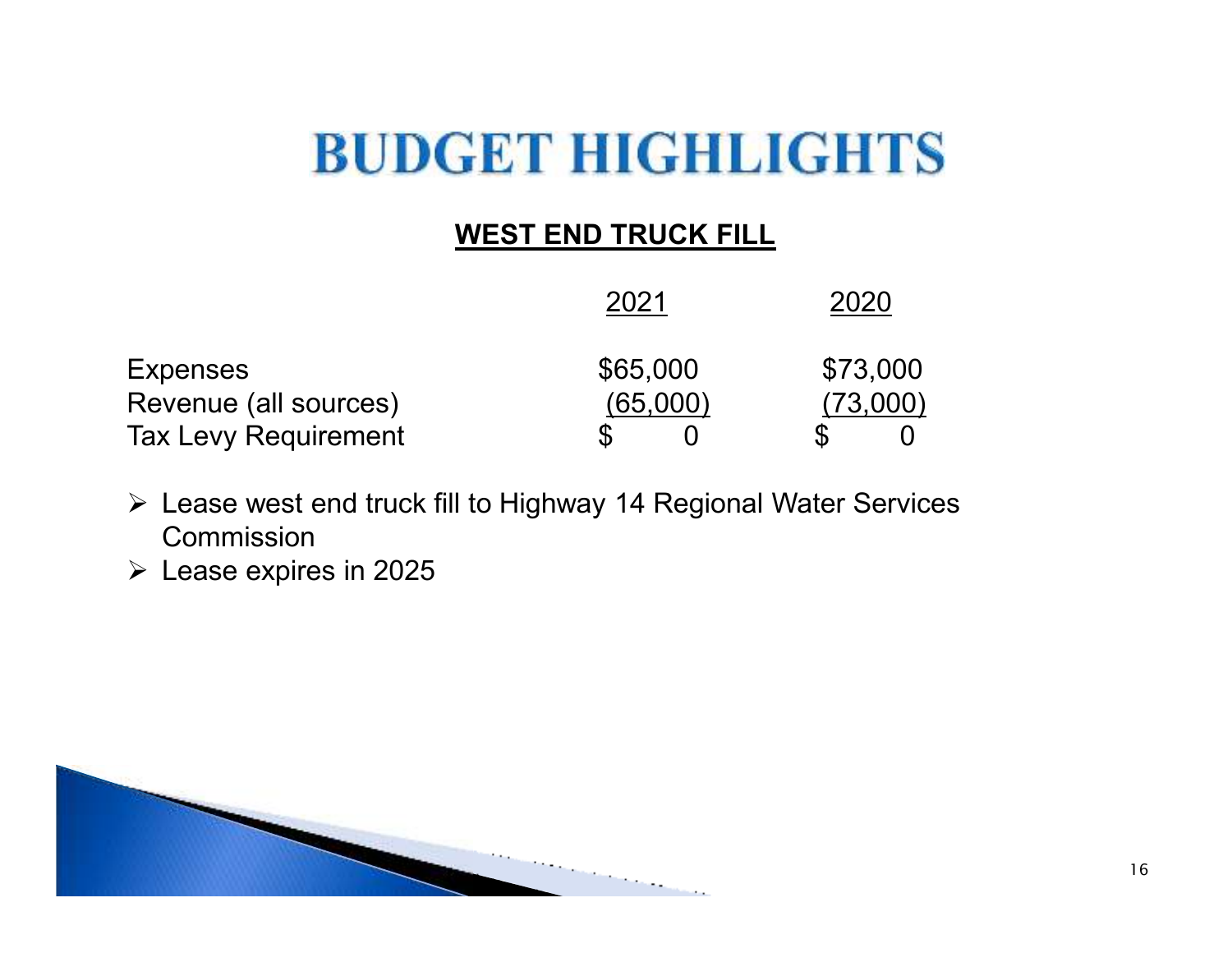#### **HAMLET SEWAGE SYSTEMS**

|                             | 2021      | 2020      |  |  |
|-----------------------------|-----------|-----------|--|--|
| <b>Expenses</b>             | \$54,760  | \$57,339  |  |  |
| Revenue (all sources)       | (22, 169) | (24, 669) |  |  |
| <b>Tax Levy Requirement</b> | \$32,591  | \$32,670  |  |  |

- $\geq 100$  users in Bruce and Kinsella
- ▶ Provide 40 hours cost-free sewage system monitoring to Village of Holden<br>▷ lpstelling clarm ovetom for nump of Kincelle Lift Stetion
- $\triangleright$  Installing alarm system for pump at Kinsella Lift Station

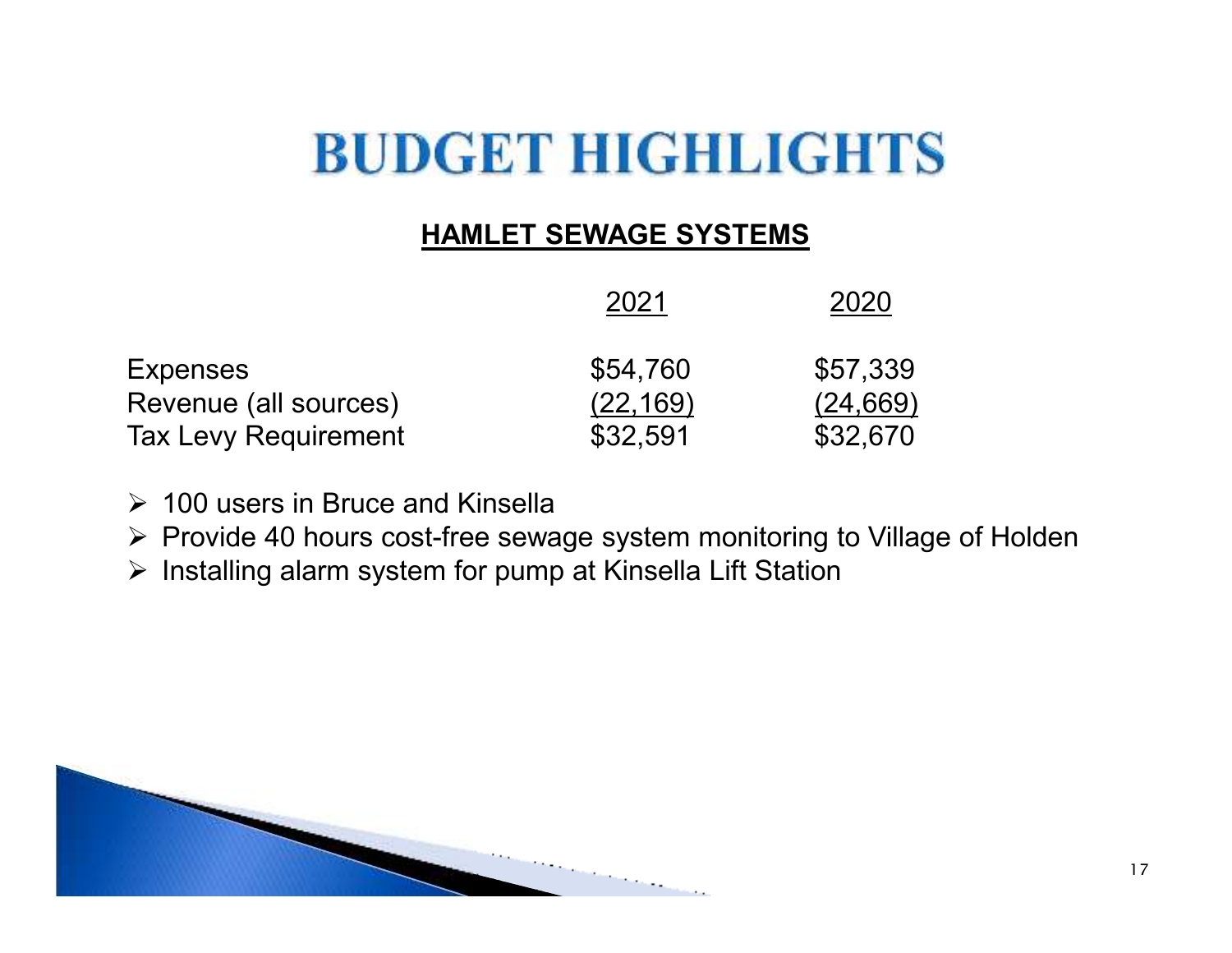### **WASTE DISPOSAL**

|                             | 2021      | 2020     |  |  |
|-----------------------------|-----------|----------|--|--|
| <b>Expenses</b>             | \$39,560  | \$36,320 |  |  |
| Revenue (all sources)       | (38, 860) | (35,620) |  |  |
| <b>Tax Levy Requirement</b> | 700       | 700      |  |  |

- ► Provide waste disposal in Hamlet of Bruce via contract with Claystone **Waste**
- $\triangleright$  Waste bin benefit area near Ryley landfill (pay residents' monthly fees).<br>2020 aubesribere = 48 2020 subscribers  $= 48$ .

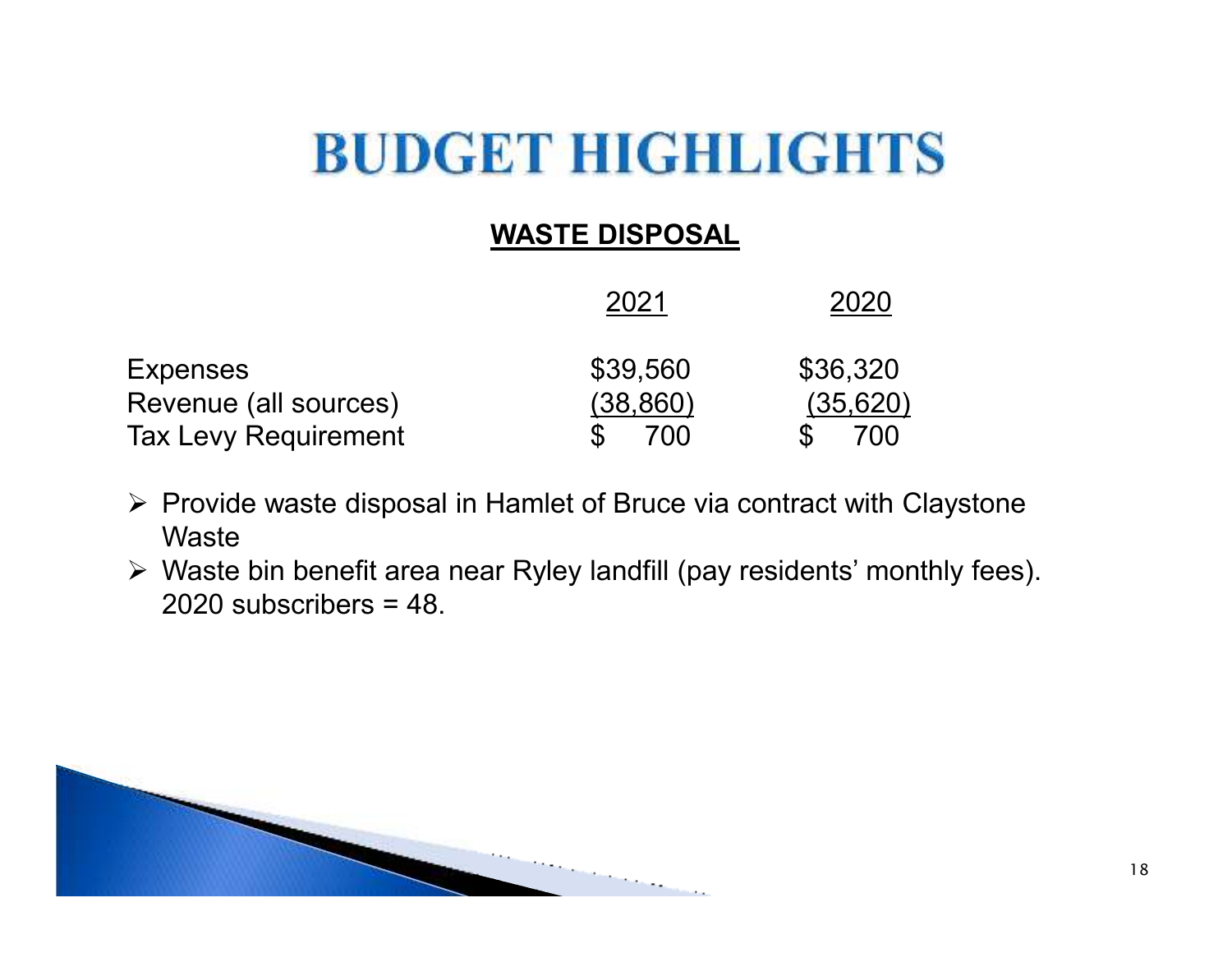### **SOCIAL SUPPORT and ADULT LITERACY SERVICES**

|                                                      | 2021                    | 2020                    |  |  |
|------------------------------------------------------|-------------------------|-------------------------|--|--|
| <b>Expenses</b>                                      | \$284,964               | \$282,398               |  |  |
| Revenue (all sources)<br><b>Tax Levy Requirement</b> | (147, 338)<br>\$137,626 | (164, 772)<br>\$117,626 |  |  |
|                                                      |                         |                         |  |  |

Cost-Cutting Measures and/or PBB Principles

> Tofield FCSS budget remains unchanged from 2020 (Viking request not received to date)

#### Other Information

 Provide financial assistance to Tofield/Beaver County West and Viking/ Beaver FCSS

- ▶ Provide financial assistance to Tofield and Viking Health Foundations<br>▷ Heat Community Adult Learning Pregram
- Host Community Adult Learning Program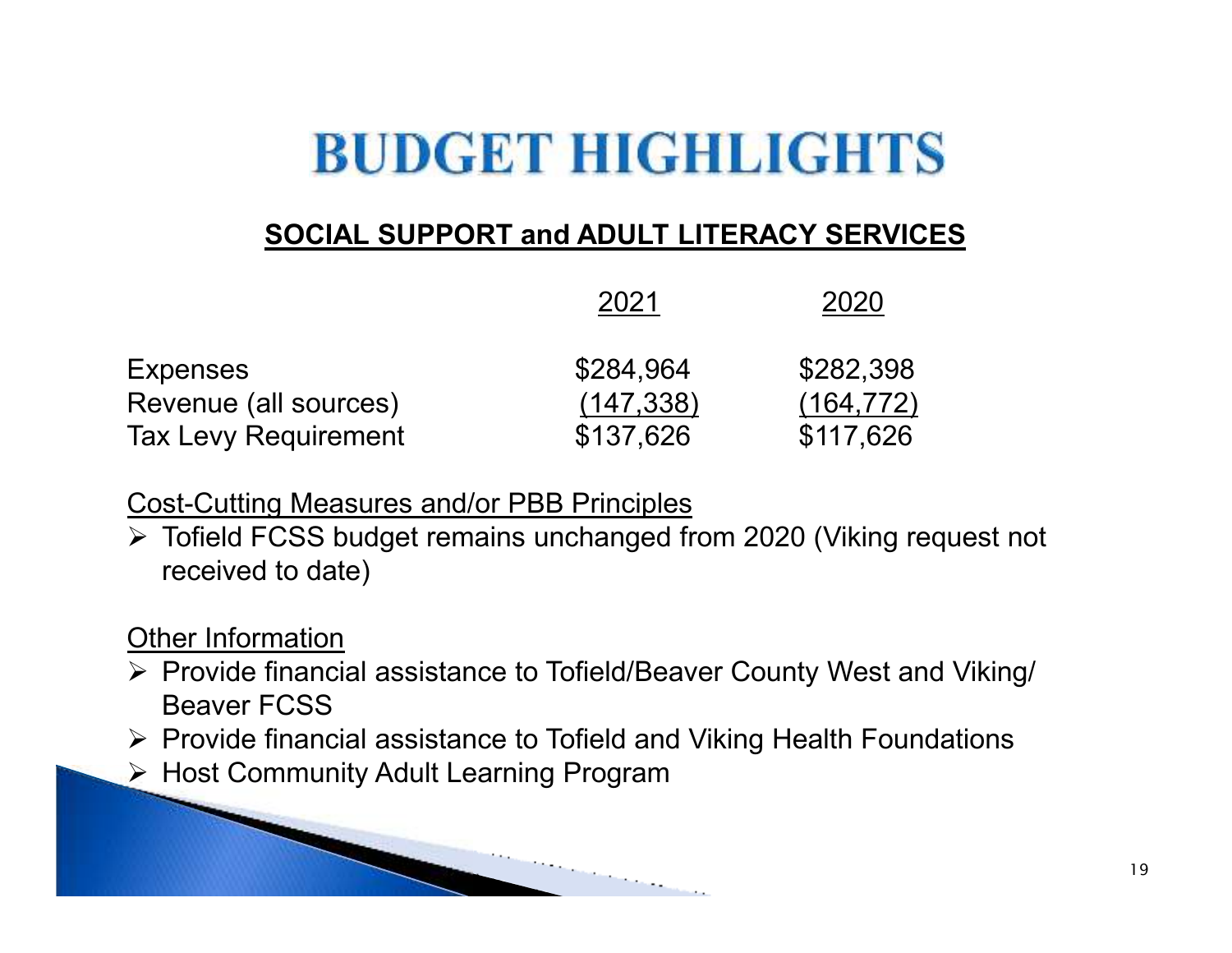### **PLANNING & ECONOMIC DEVELOPMENT**

|                             | 2021      | 2020       |  |  |
|-----------------------------|-----------|------------|--|--|
| <b>Expenses</b>             | \$332,289 | \$335,452  |  |  |
| Revenue (all sources)       | (215,092) | (228, 172) |  |  |
| <b>Tax Levy Requirement</b> | \$117,197 | \$107,280  |  |  |

Cost-Cutting Measures and/or PBB Principles

- Service EIP (NW 3) with water and power to enable sale of lots<br>
Survice are derived aubdivision in Viking Peaver Business Rev
- Finalize grader shed subdivision in Viking/Beaver Business Park

#### Other Information

- $\triangleright$  Retain 33% of revenue generated from safety codes application fees
- ▶ Process 70 development and 15 subdivision applications per year<br>▷ Equity Industrial Dark premations/marketing (late listed with realtar
- $\triangleright$  Equity Industrial Park promotions/marketing (lots listed with realtor)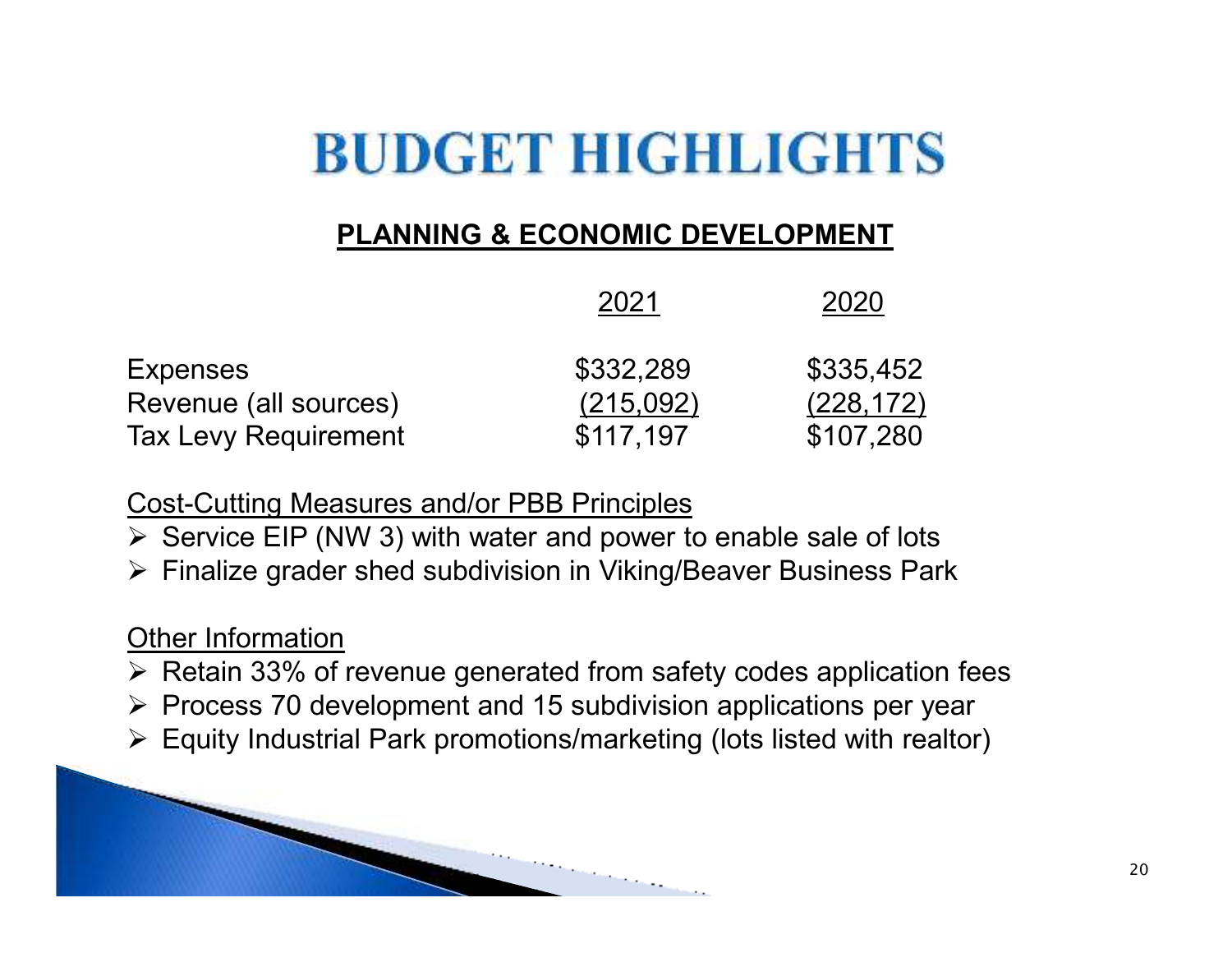### **AGRICULTURE**

|                             | 2021       | 2020       |  |  |
|-----------------------------|------------|------------|--|--|
| <b>Expenses</b>             | \$849,193  | \$941,872  |  |  |
| Revenue (all sources)       | (142, 100) | (193, 851) |  |  |
| <b>Tax Levy Requirement</b> | \$707,093  | \$748,021  |  |  |

Cost-Cutting Measures and/or PBB Principles

- ▶ Roadside mowing only in west end, and on hard-surfaced roadsides throughout belance of County throughout balance of County
- > Contract flood control (beaver control for County-related infrastructure only)
- ▶ Fund various grants from Claystone Waste Grant<br>▷ Ne conital expenditures in 2021
- $\triangleright$  No capital expenditures in 2021
- $\geq$  1000 miles of weed control reduced number of roadside spray crews to one
- Reduced number of seasonal staff (will re-allocate staff to programs as needed)

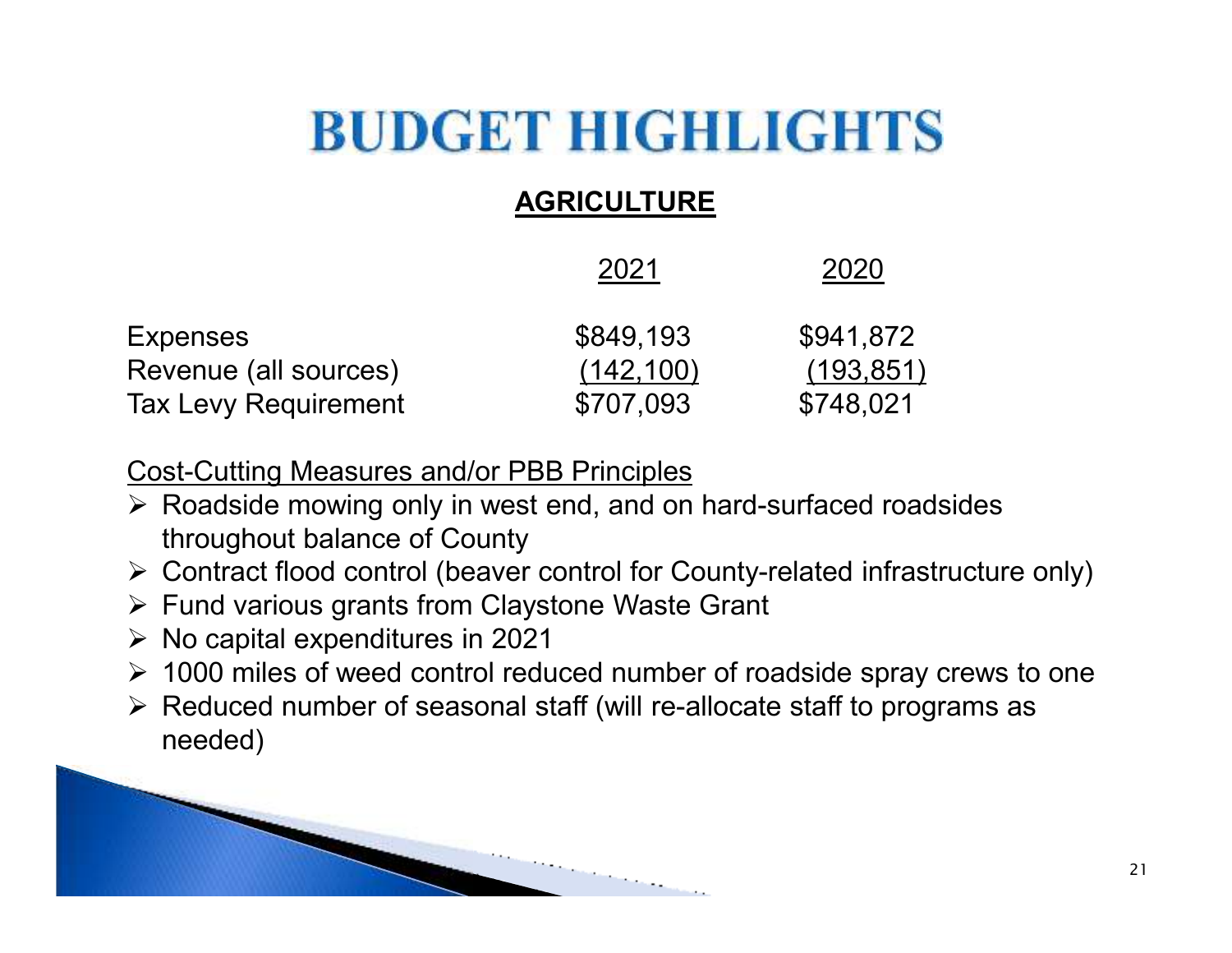### **AGRICULTURE (con't)**

|                                          | 2021                    | 2020                    |  |  |
|------------------------------------------|-------------------------|-------------------------|--|--|
| <b>Expenses</b><br>Revenue (all sources) | \$849,193<br>(142, 100) | \$941,872<br>(193, 851) |  |  |
| <b>Tax Levy Requirement</b>              | \$707,093               | \$748,021               |  |  |

Other Information

- $\triangleright$  Roadside brushing in Divisions 3, 4, and 5
- ► Roadside seeding as required<br>► Weed and peet increations with
- ► Weed and pest inspections will require designation of additional weed inspector in 2021
- $\triangleright$  Offer extension programs to agricultural community<br> $\triangleright$  Peaver control incontive
- **► Beaver control incentive**<br>► Crent to Seed Cleaning
- Grant to Seed Cleaning Plant NOTE: MOU expired in 2019; renewed through budget in 2020, and now needs to be considered for future

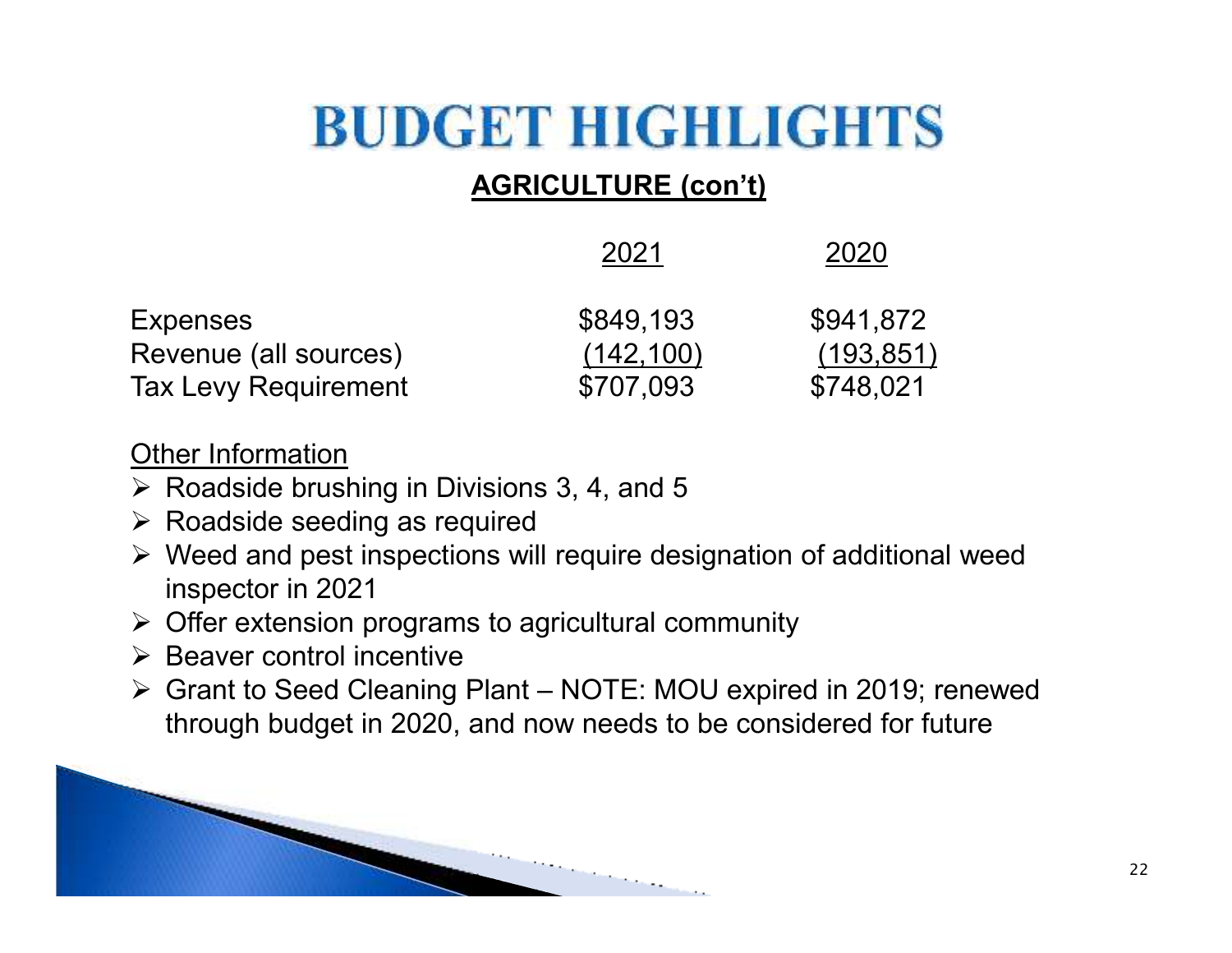### **RECREATION, PARKS, AND CULTURE**

|                             | 2021      | 2020      |  |  |
|-----------------------------|-----------|-----------|--|--|
| <b>Expenses</b>             | \$878,651 | \$927,965 |  |  |
| Revenue (all sources)       | (312,500) | (310,000) |  |  |
| <b>Tax Levy Requirement</b> | \$566,151 | \$617,965 |  |  |

#### Cost-Cutting Measures and/or PBB Principles

Conducting public survey and exploring sublease arrangement for operation of <br>Pleak Nugget Lake and Camp Lake compareunde Black Nugget Lake and Camp Lake campgrounds

#### Other Information

 Grants to urban municipalities, Agricultural Societies, and libraries for shared services

- Lease Paragon Theatre to local performing arts organization (Village of Holden provides \$2500 grant to County)
- Member of Northern Lights Library System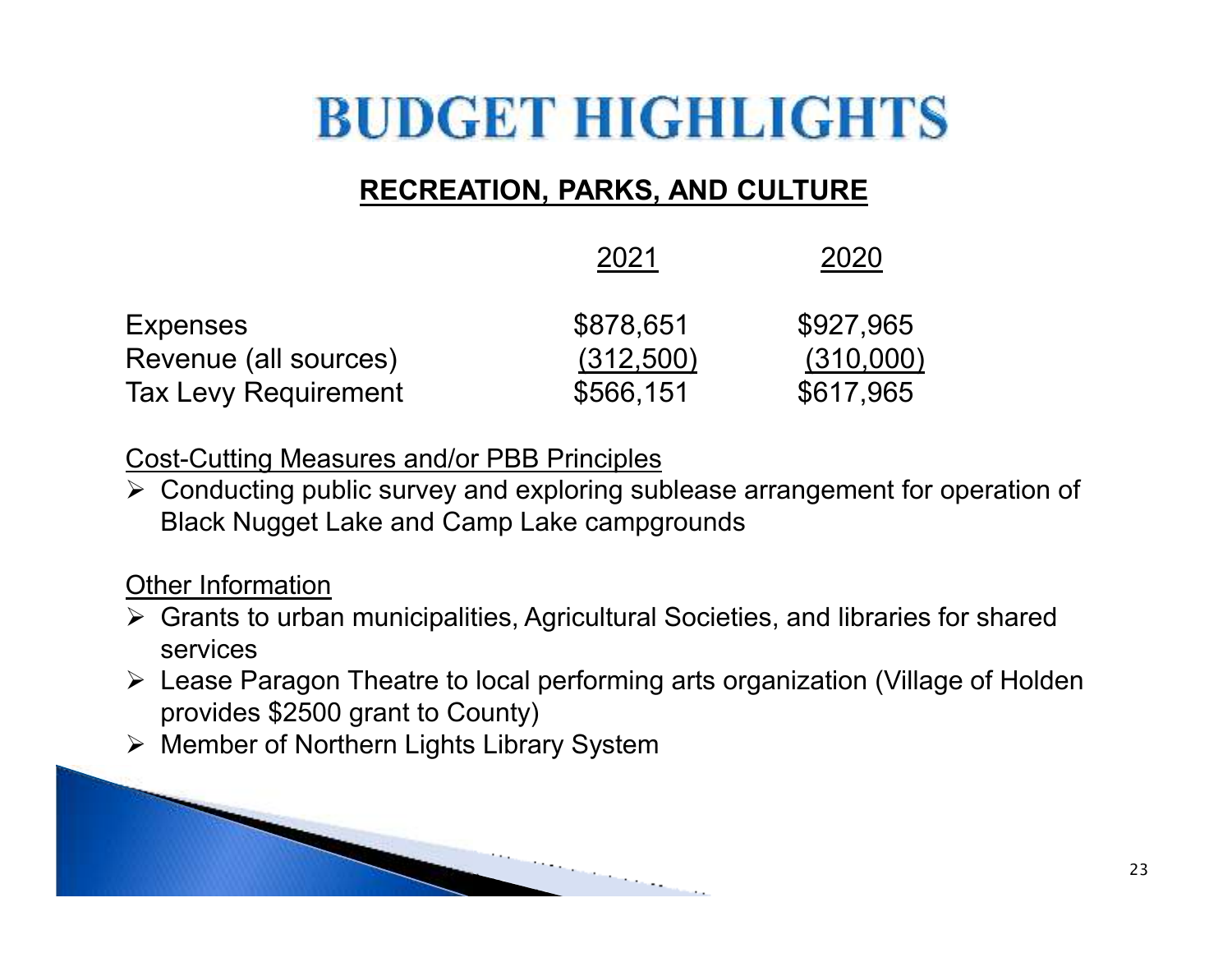### **OTHER**

- > Change in structure from BMS to Claystone Waste increases taxable assessment for landfill and transfer stations
- $\triangleright$  Claystone Waste grant increases by \$331,776 in 2021
- $\geq 0\%$  increase in union and non-union staff salary ranges
- $\triangleright$  Employee benefit costs reduced from 22% to 18%
- Anticipate better tax collection rate (85%). Uncollectible taxes estimated at <a> \$1.975 million.
- ► Business Incentive Grant (Year 2 for one business, Year 3 for one business)<br>
Noter read construction recovery transfer (reveast and read dovelopment)
- > Defer road construction recovery transfer (re: east end road development)
- ► County carries loan for Beaver Foundation through ACFA. Beaver<br>Foundation reimburese Foundation reimburses.
- $\triangleright$  Proposing a new small business mill rate at 75% of non-residential mill rate.<br>Criteria have yet to be approved by Council Criteria have yet to be approved by Council.

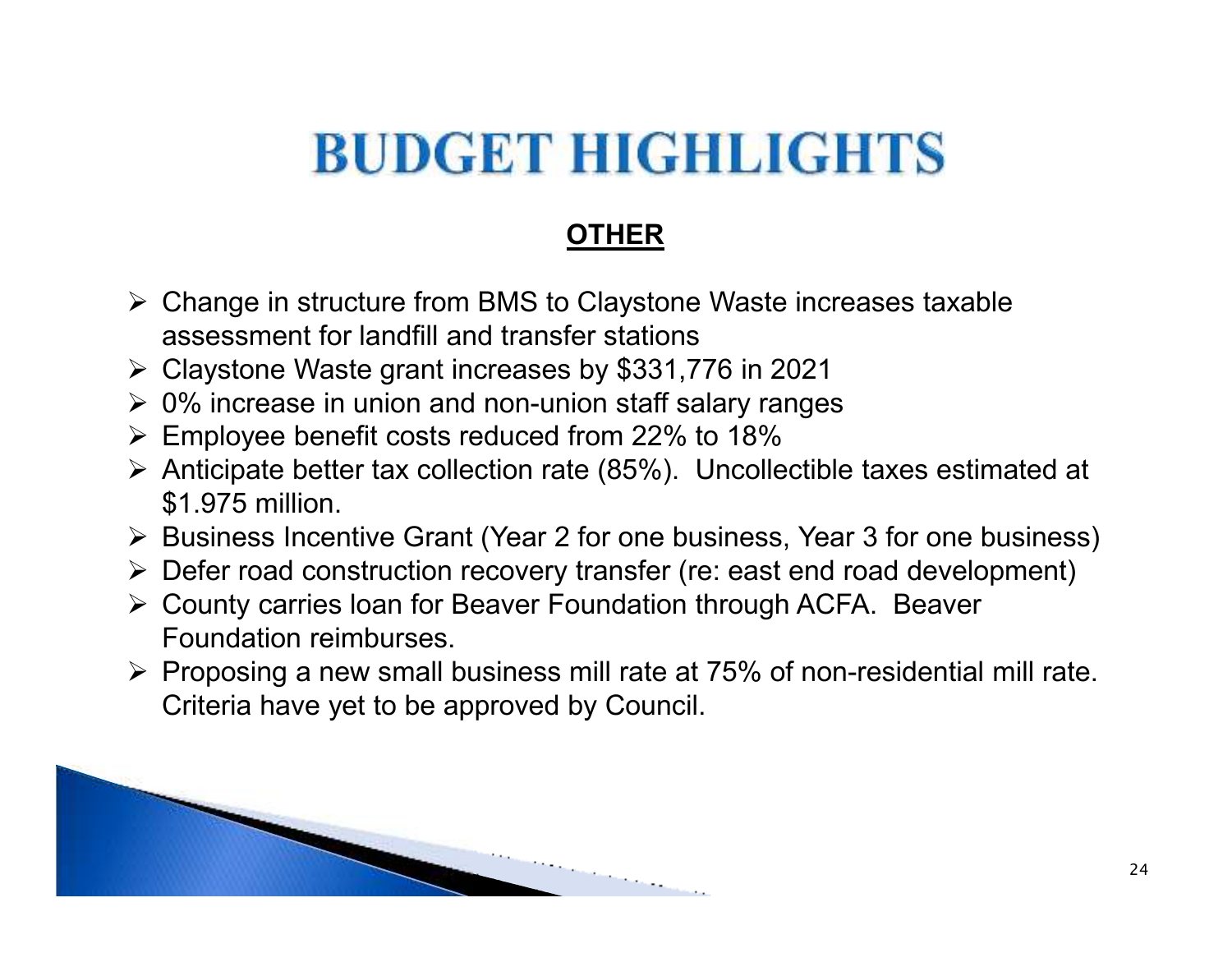# **SUMMARY OF CHANGES SINCE 2020 BUDGET**

|                                                           | <b>Expense</b> | <b>Operating</b><br><b>Revenue</b> | <b>Reserves</b> | <b>Grants &amp;</b><br><b>Other</b> | <b>Taxes</b>            |
|-----------------------------------------------------------|----------------|------------------------------------|-----------------|-------------------------------------|-------------------------|
| 2020 Budget                                               | 25,701,413     | 2,130,750                          | 5,118,358       | 4,805,201                           | 13,647,104              |
| <b>Budget Changes in 2021:</b>                            |                |                                    |                 |                                     |                         |
| Reduced manpower costs (all depts)                        | (208, 191)     | (328)                              | (82, 500)       |                                     | (125, 363)              |
| Fewer Council mtgs/travel re: COVID                       | (31, 775)      |                                    |                 |                                     | (31, 775)               |
| Increased penalties on unpaid taxes                       |                | 20,000                             |                 |                                     | (20,000)                |
| Lower investment interest rates                           |                | (100,000)                          |                 |                                     | 100,000                 |
| <b>Municipal intern</b>                                   | 53,347         |                                    |                 | 28,666                              | 24,681                  |
| Continuation of DIP contract                              |                | 17,310                             |                 |                                     | (17, 310)               |
| Reduction of promotional material                         | (10,000)       |                                    |                 |                                     | (10,000)                |
| Increase audit fees re: Claystone F/S                     | 10,000         |                                    |                 |                                     | 10,000                  |
| No PBB consultant                                         | (13,600)       |                                    |                 | (13,600)                            | $\Omega$                |
| No contract assessor                                      | (91, 234)      |                                    |                 |                                     | (91, 234)               |
| Admin capital purchase adj (farmland<br>polygons in 2021) | (65,000)       |                                    | (25,000)        | (40,000)                            | O                       |
| COVID-19 preparations                                     | 602,934        |                                    |                 | 602,934                             | $\Omega$                |
|                                                           |                |                                    |                 |                                     | Continued $\rightarrow$ |

**STATISTICS**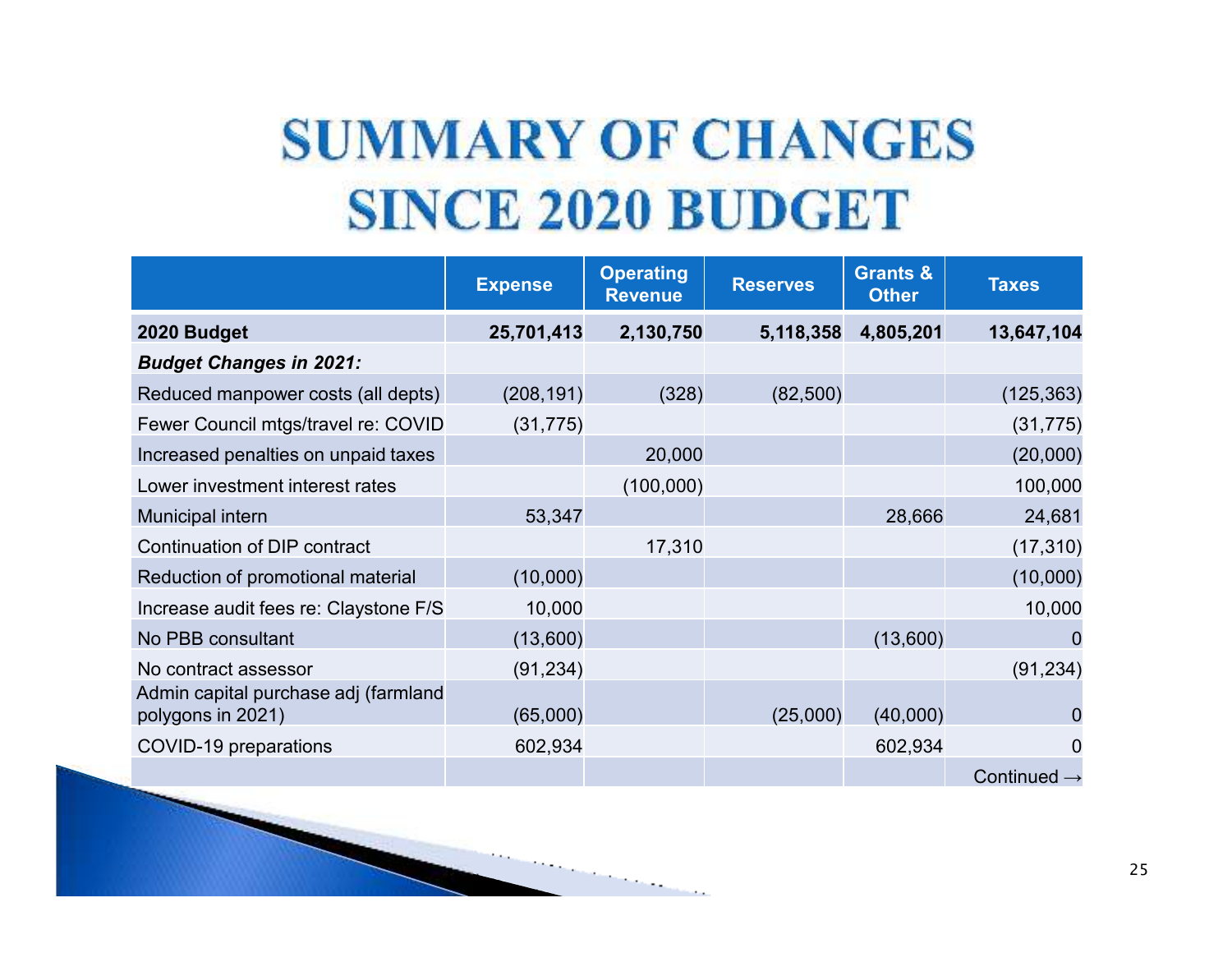# **SUMMARY OF CHANGES SINCE 2020 BUDGET**

|                                   | <b>Expense</b> | <b>Operating</b><br><b>Revenue</b> | <b>Reserves</b> | <b>Grants &amp;</b><br><b>Other</b> | <b>Taxes</b>            |
|-----------------------------------|----------------|------------------------------------|-----------------|-------------------------------------|-------------------------|
| Investment interest to reserve    | 200,000        |                                    |                 |                                     | 200,000                 |
| Lower rate of uncollectable taxes | (1,425,000)    |                                    | (1,596,184)     | (74, 572)                           | 245,756                 |
| <b>Business Incentive Grants</b>  | (162, 246)     |                                    |                 |                                     | (162, 246)              |
| Prev. unrecorded Bvr Fdn Ioan     | 261,419        | 261,419                            |                 |                                     | 0                       |
| <b>Municipal election</b>         | 21,405         | 2,700                              |                 |                                     | 18,705                  |
| Year 2 RCMP cost-sharing contrib. | 87,137         |                                    |                 |                                     | 87,137                  |
| New CPO e-ticketing system        | 18,000         |                                    | 18,000          |                                     | 0                       |
| PW capital purchases              | 243,189        | (7, 270)                           | 55,459          | 195,000                             | 0                       |
| Ryley grader shed improvements    | 74,999         |                                    |                 |                                     | 74,999                  |
| Shoulder pulls project            | 701,922        |                                    |                 | 701,922                             | $\overline{0}$          |
| Fewer bridge projects             | (151, 888)     |                                    |                 | (198, 388)                          | 46,500                  |
| Finish east end road construction | (142, 174)     | (32, 458)                          | (94, 782)       |                                     | (14, 934)               |
| Gravel pit reclamation            | 1,167,711      | 91,936                             | 1,167,711       |                                     | (91, 936)               |
| Gravel crush/supply/haul          | (1,321,081)    |                                    | (500,000)       |                                     | (821,081)               |
|                                   |                |                                    |                 |                                     | Continued $\rightarrow$ |

**STATISTICS**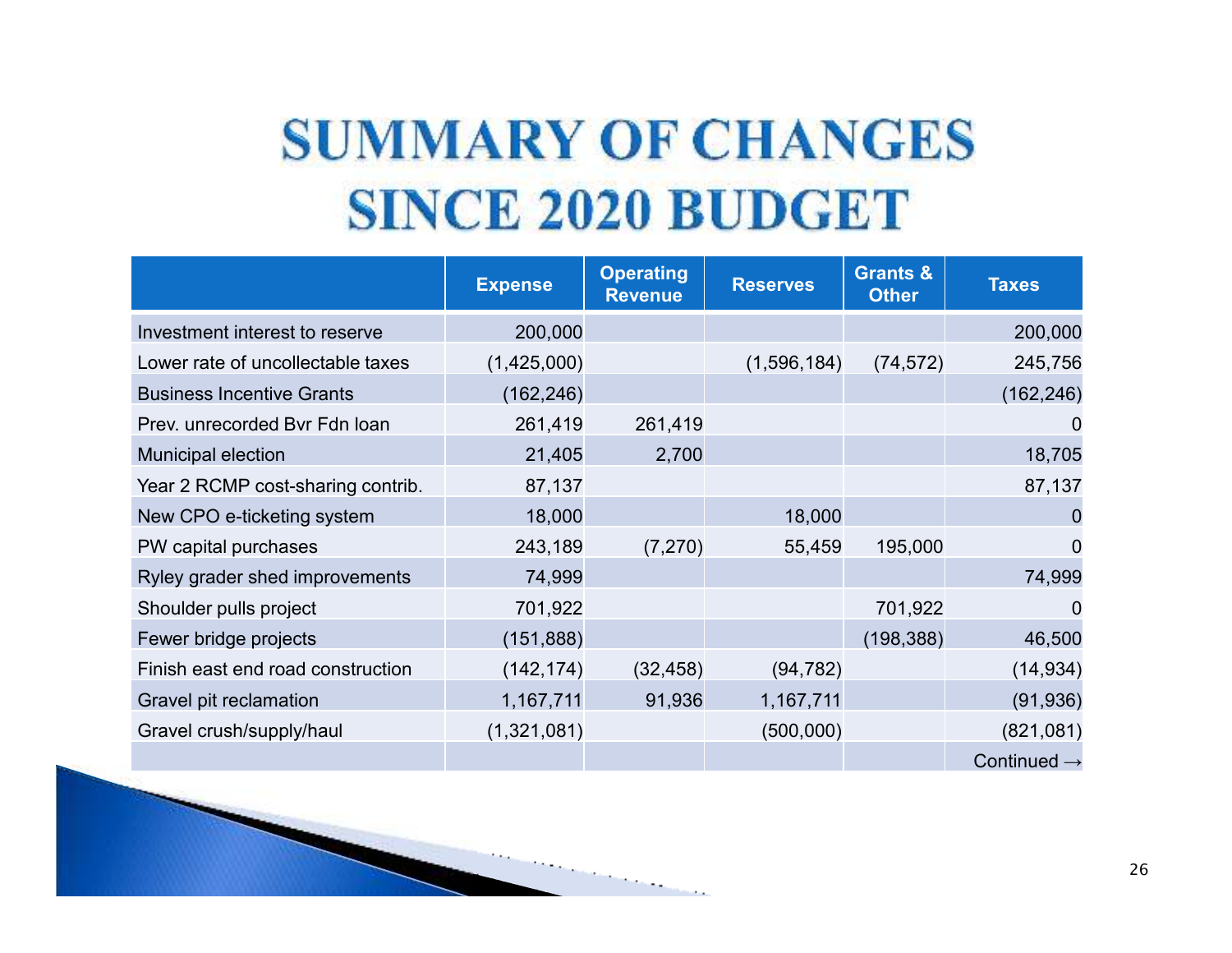# **SUMMARY OF CHANGES SINCE 2020 BUDGET (CON'T)**

|                                     | <b>Expense</b> | <b>Operating</b><br><b>Revenue</b> | <b>Reserves</b> | <b>Grants &amp;</b><br><b>Other</b> | <b>Taxes</b>            |
|-------------------------------------|----------------|------------------------------------|-----------------|-------------------------------------|-------------------------|
| Salt/sand (mix in yard)             | (20,000)       |                                    |                 |                                     | (20,000)                |
| Gravel crushing in reclaimed pit    | 1,329,000      |                                    | 1,329,000       |                                     |                         |
| Sidewalk replacement (Bruce)        | 50,000         |                                    |                 |                                     | 50,000                  |
| Health Fdn grants funded from taxes |                |                                    |                 | (20,000)                            | 20,000                  |
| Fewer dev't and subd applications   | (16, 460)      | (29, 940)                          |                 |                                     | 13,480                  |
| EIP lot leases expire               |                | (47, 560)                          |                 |                                     | 47,560                  |
| <b>Industrial Parks servicing</b>   | 25,000         |                                    | 44,000          | (19,500)                            | 500                     |
| Reduced Ag shop repairs             | (10, 500)      |                                    |                 |                                     | (10, 500)               |
| Beaver control incentive            | 10,000         |                                    |                 |                                     | 10,000                  |
| Reduced Ag Dept reserve req'r       | (36,000)       |                                    |                 |                                     | (36,000)                |
| Ag grants funded from taxes         |                |                                    |                 | (51, 751)                           | 51,751                  |
| Recreation shared services grants   | (1, 877)       |                                    |                 | (2,500)                             | 623                     |
| Campground user fee increase        |                | 85,000                             |                 |                                     | (85,000)                |
| Reduced campground expenses         | (12,000)       |                                    |                 |                                     | (12,000)                |
| BMS grant not used for campground   |                |                                    |                 | (80,000)                            | 80,000                  |
|                                     |                |                                    |                 |                                     | Continued $\rightarrow$ |

**STATISTICS**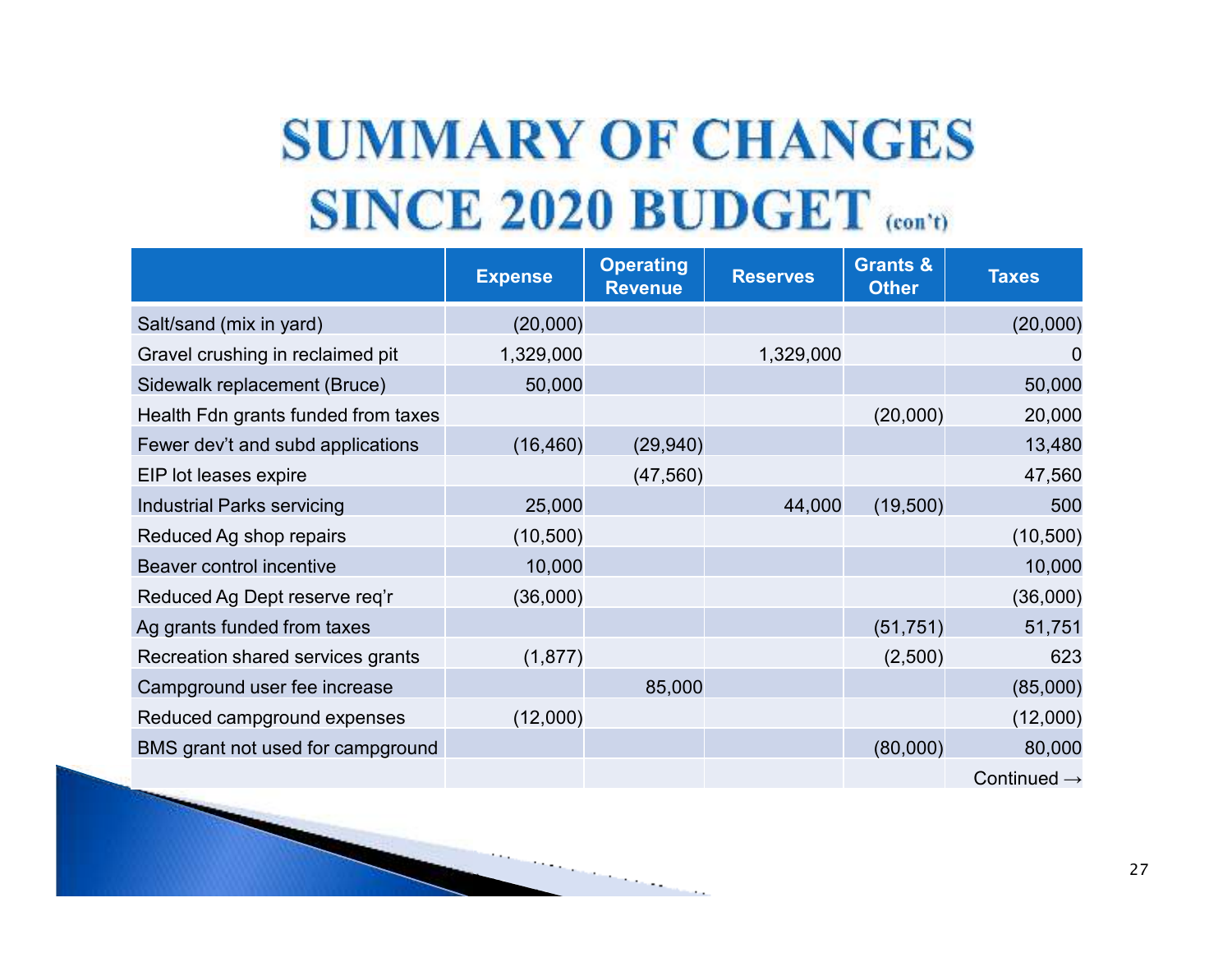# **SUMMARY OF CHANGES SINCE 2020 BUDGET** (con't)

|                                   | <b>Expense</b> | <b>Operating</b><br><b>Revenue</b> | <b>Reserves</b> | <b>Grants &amp;</b><br><b>Other</b> | <b>Taxes</b>   |
|-----------------------------------|----------------|------------------------------------|-----------------|-------------------------------------|----------------|
| Reduced campground reserve req'r  | (35,000)       |                                    |                 |                                     | (35,000)       |
| No major Paragon Theatre repairs  | (11,000)       |                                    |                 |                                     | (11,000)       |
| Library shared services grants    | 10,094         |                                    |                 |                                     | 10,094         |
| Other minor adjustments:          |                |                                    |                 |                                     |                |
| Administration                    | (12, 187)      | (4,980)                            |                 | (80)                                | (7, 127)       |
| <b>Public Safety</b>              | (1, 847)       | (2,200)                            |                 |                                     | 353            |
| <b>Public Works</b>               | 44,042         |                                    |                 |                                     | 44,042         |
| Utilities (Water/Sewer/Waste)     | (6, 517)       | (8,000)                            | (2,500)         | 3,240                               | 743            |
| <b>Adult Learning Program</b>     | 2,566          |                                    |                 | 2,566                               | $\overline{0}$ |
| <b>Planning &amp; Development</b> | (7,700)        | (2,312)                            |                 | (5,000)                             | (388)          |
| Agriculture                       | (12, 877)      |                                    |                 |                                     | (12, 877)      |
| Recreation                        | 227            |                                    |                 |                                     | 227            |
| Culture                           | 242            | 2,500                              |                 | (2,500)                             | 242            |
| 1 <sup>st</sup> Draft 2021 Budget | 26,808,493     | 2,376,567                          | 5,431,562       | 5,831,638                           | 13,168,726     |

 $\cdots$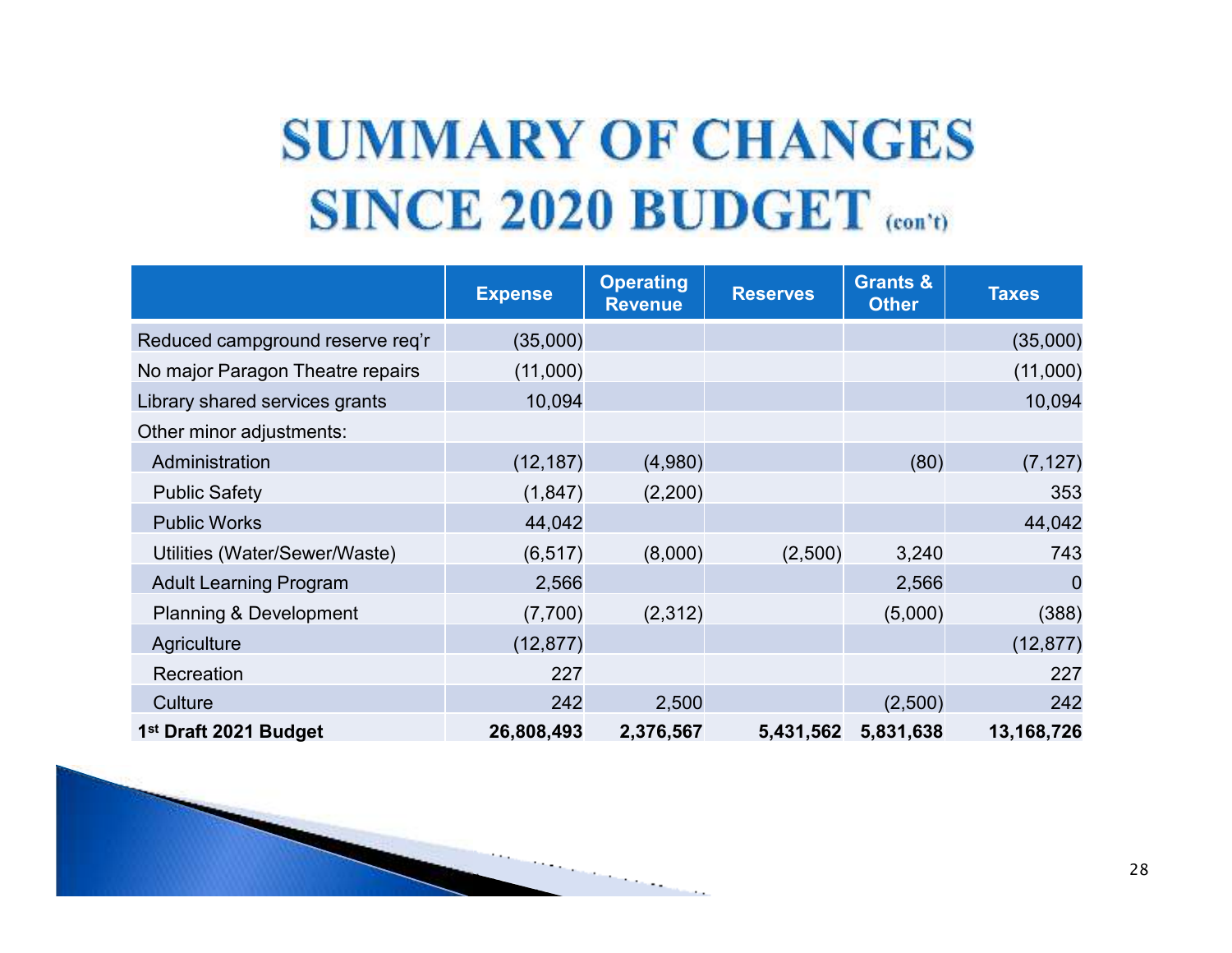### **2021 BUDGET SUMMARY**

| <b>Service</b>                                                                                  | <b>Gross</b><br><b>Expense</b><br>2021 | <b>Operating</b><br><b>Revenue</b><br>2021 | <b>Reserve</b><br><b>Revenue</b><br>2021 | <b>Grants &amp;</b><br><b>Other</b><br><b>Revenue</b> | <b>Tax Levy</b><br>2021 | 2020<br><b>Forecast</b>                                   | 2020<br><b>Gross</b><br><b>Expense</b> | 2020<br><b>Tax Levy</b> | <b>Gross</b><br><b>Expense</b><br>2021-2020 | <b>Tax Levy</b><br>2021-2020 |
|-------------------------------------------------------------------------------------------------|----------------------------------------|--------------------------------------------|------------------------------------------|-------------------------------------------------------|-------------------------|-----------------------------------------------------------|----------------------------------------|-------------------------|---------------------------------------------|------------------------------|
|                                                                                                 |                                        |                                            |                                          | 2021                                                  |                         |                                                           |                                        |                         |                                             |                              |
| Council                                                                                         | 279,244                                |                                            |                                          |                                                       | 279,244                 | 241,700                                                   | 311,019                                | 311,019                 | $-31,775$                                   | $-31,775$                    |
| Administration                                                                                  | 2,971,168                              | 503,150                                    |                                          | 941,520                                               |                         | 1,526,498 2,222,385 2,324,356                             |                                        | 1,293,076               | 646,812                                     | 233,422                      |
| Financial                                                                                       | 2,555,436                              | 261,419                                    | 165,440                                  | 710,962                                               |                         | 1,417,615 3,881,263 3,881,263                             |                                        |                         | 1,334,105 - 1,325,827                       | 83,510                       |
| <b>Public Safety</b>                                                                            | 525,870                                | 50,000                                     | 18,000                                   | $\overline{0}$                                        | 457,870                 | 385,654                                                   | 429,294                                | 377,094                 | 96,575                                      | 80,775                       |
| <b>Fire Protection</b>                                                                          | 849,358                                |                                            |                                          |                                                       | 849,358                 | 849,358                                                   | 849,358                                | 849,358                 | 0                                           |                              |
| <b>Animal Control</b>                                                                           | 10,750                                 |                                            |                                          |                                                       | 10,750                  | 10,600                                                    | 11,000                                 | 11,000                  | $-250$                                      | $-250$                       |
| PW (DO)                                                                                         | 3,091,801                              | 598,658                                    | 125,000                                  |                                                       |                         | 475,000 1,893,143 2,774,330 2,790,130 1,849,595           |                                        |                         | 301,671                                     | 43,548                       |
| PW(GO)                                                                                          | 2,020,026                              | 6,000                                      |                                          |                                                       |                         | 2,014,026 1,837,372 1,987,015 1,951,015                   |                                        |                         | 33,012                                      | 63,012                       |
| PW (RC)                                                                                         | 3,534,354                              | 244,143                                    |                                          | 488,289 2,801,922                                     | 0                       |                                                           | 2,616,753 3,172,994                    | 0l                      | 361,359                                     | $\overline{0}$               |
| PW(RM)                                                                                          | 8,466,069                              | 211,936                                    | 4,496,711                                |                                                       |                         | 598,558 3,158,864 7,185,942 7,290,638 4,046,580 1,175,431 |                                        |                         |                                             | $-887,716$                   |
| Water                                                                                           | 65,000                                 | 65,000                                     | $\overline{0}$                           | $\Omega$                                              | <sup>O</sup>            | 73,000                                                    | 73,000                                 | 0l                      | $-8,000$                                    | 0                            |
| Sewer                                                                                           | 54,760                                 | 17,169                                     | 5,000                                    |                                                       | 32,591                  | 50,506                                                    | 57,339                                 | 32,670                  | $-2,579$                                    | $-79$                        |
| <b>Waste Mgt</b>                                                                                | 39,560                                 | 4,300                                      |                                          | 34,560                                                | 700                     | 20,000                                                    | 36,320                                 | 700                     | 3,240                                       | $\overline{0}$               |
| FCSS                                                                                            | 137,626                                |                                            |                                          |                                                       | 137,626                 | 135,776                                                   | 137,626                                | 117,626                 | 0                                           | 20,000                       |
| <b>CALP</b>                                                                                     | 147,338                                | 6,100                                      |                                          | 141,238                                               | <sup>O</sup>            | 144,772                                                   | 144,772                                | 0l                      | 2,566                                       | $\overline{0}$               |
| Plan & Dev                                                                                      | 332,289                                | 76,092                                     | 133,122                                  | 5,878                                                 | 117,197                 | 211,305                                                   | 335,452                                | 107,280                 | $-3,163$                                    | 9,917                        |
| Agriculture                                                                                     | 849,193                                | 20,100                                     |                                          | 122,000                                               | 707,093                 | 809,241                                                   | 941,872                                | 748,021                 | $-92,679$                                   | $-40,928$                    |
| Rec & Parks                                                                                     | 620,645                                | 310,000                                    |                                          |                                                       | 310,645                 | 603,510                                                   | 669,295                                | 361,795                 | $-48,650$                                   | $-51,150$                    |
| <b>Culture</b>                                                                                  | 258,006                                | 2,500                                      |                                          |                                                       | 255,506                 | 258,820                                                   | 258,670                                | 256,170                 | $-664$                                      | $-664$                       |
| Grand Total 26,808,493 2,376,567 5,431,562 5,831,63813,168,726 24,312,287 25,701,413 13,647,104 |                                        |                                            |                                          |                                                       |                         |                                                           |                                        |                         | 1,107,079                                   | $-478,378$                   |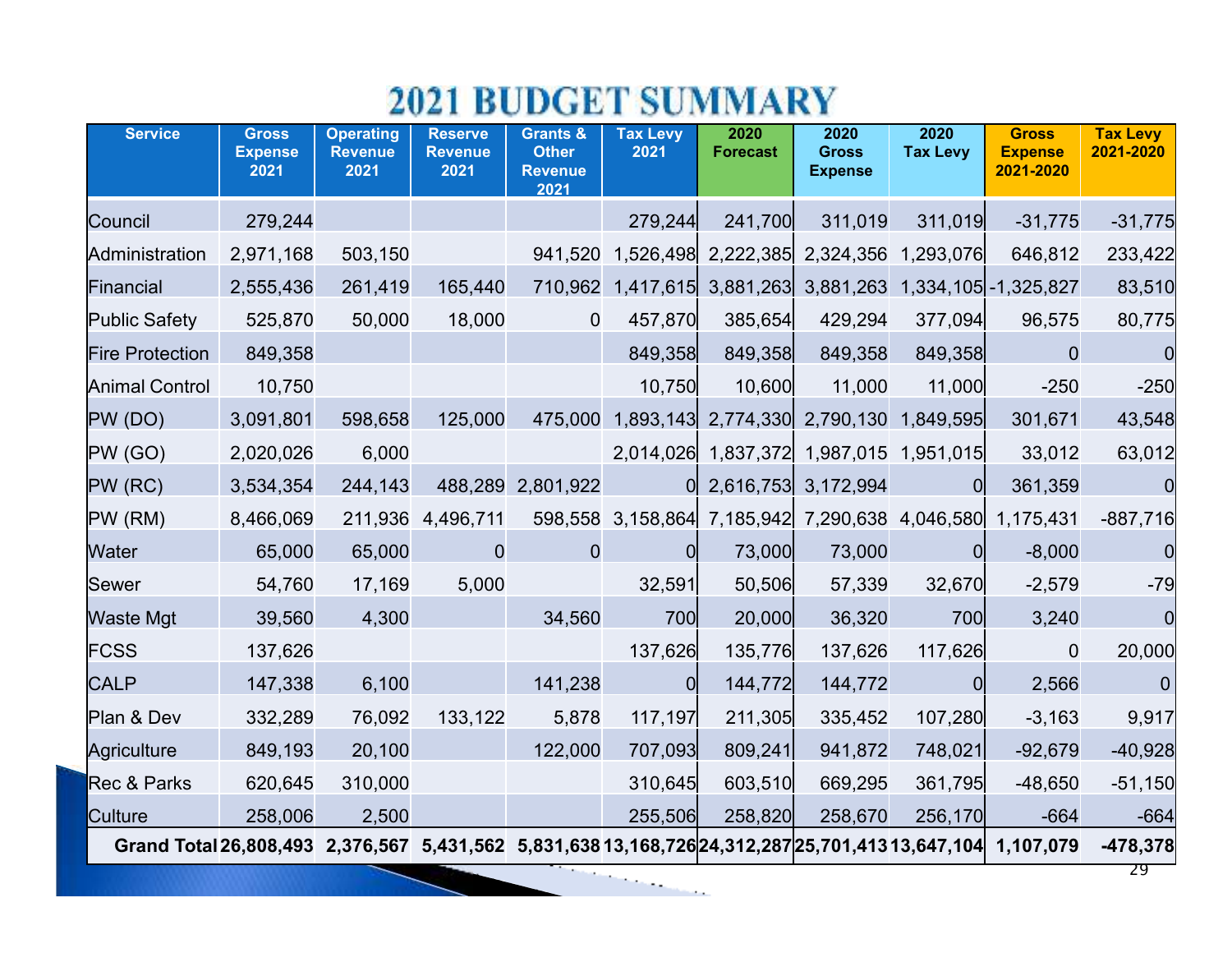# **CLAYSTONE WASTE GRANT**

| <b>2021 Source and Use of Funds</b>         |                                      |             |  |  |  |  |
|---------------------------------------------|--------------------------------------|-------------|--|--|--|--|
|                                             |                                      |             |  |  |  |  |
| <b>Estimated Balance, December 31, 2020</b> | 1,587,973                            |             |  |  |  |  |
|                                             | Grant expected in 2021               | 1,429,247   |  |  |  |  |
|                                             | <b>Available for 2021</b>            | 3,017,220   |  |  |  |  |
|                                             |                                      |             |  |  |  |  |
| <b>Budgeted Expenditures</b>                |                                      |             |  |  |  |  |
|                                             | Allowance for uncollectible taxes    | (876, 402)  |  |  |  |  |
|                                             | (75,000)<br>Community support grants |             |  |  |  |  |
| Waste bin benefit (expanded program)        | (34, 560)                            |             |  |  |  |  |
| EIP promotions                              |                                      | (5,878)     |  |  |  |  |
|                                             | COVID-19 projects                    | (602, 934)  |  |  |  |  |
|                                             | <b>Total</b>                         | (1,594,774) |  |  |  |  |
|                                             |                                      |             |  |  |  |  |
| <b>Available for Future Years</b>           |                                      | 1,422,446   |  |  |  |  |

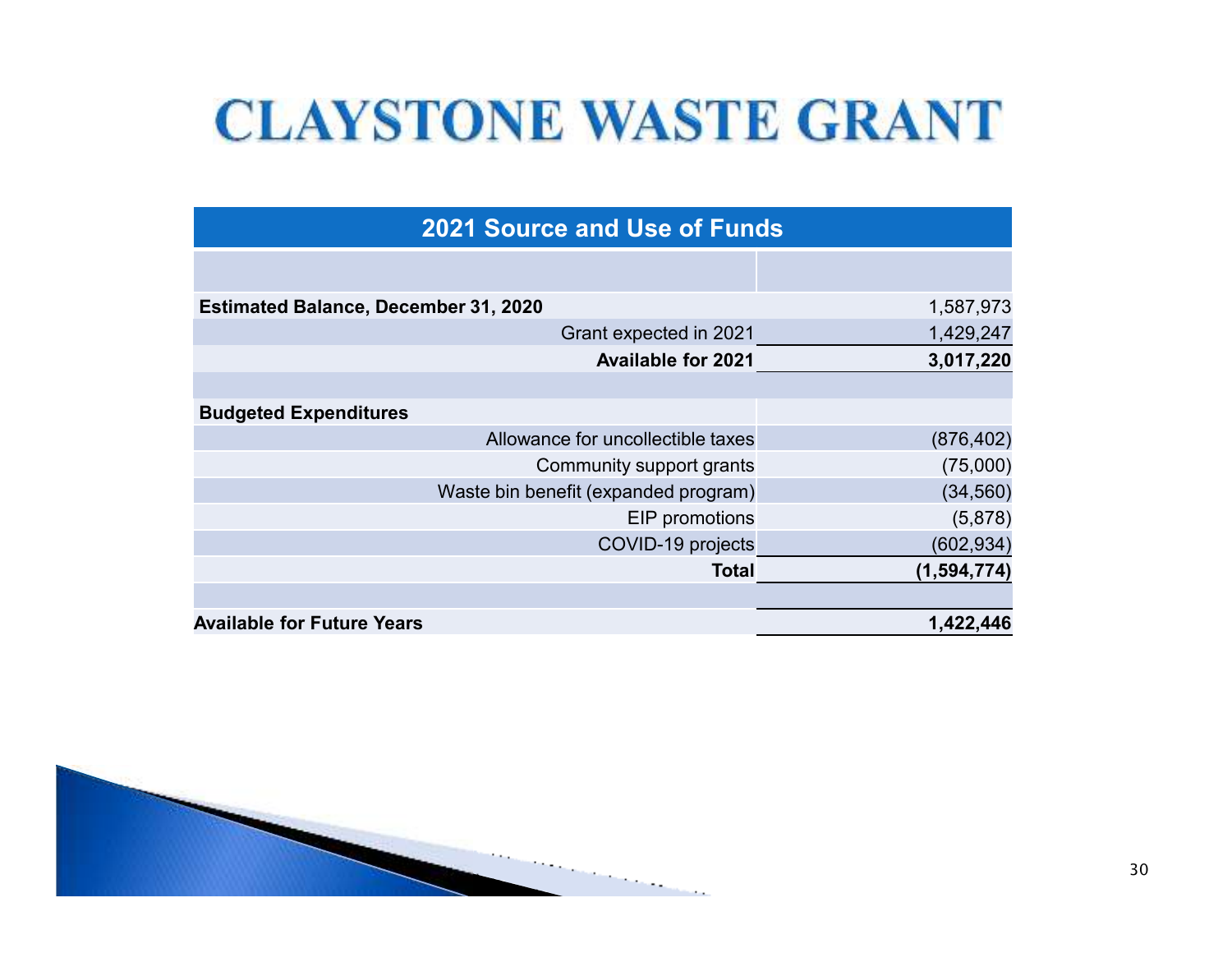### **MSI CAPITAL & FGT GRANTS**

| <b>2021 Source and Use of Funds</b>   |                    |            |  |  |  |  |
|---------------------------------------|--------------------|------------|--|--|--|--|
|                                       | <b>MSI Capital</b> | <b>FGT</b> |  |  |  |  |
| <b>Estimated Carry-Over from 2020</b> | 383,819            | 242,268    |  |  |  |  |
| Grants expected in 2021               | 1,436,386          | 325,000    |  |  |  |  |
| <b>Available for 2021</b>             | 1,820,205          | 567,268    |  |  |  |  |
|                                       |                    |            |  |  |  |  |
| <b>Expenditures</b>                   |                    |            |  |  |  |  |
| Equipment                             | (475,000)          |            |  |  |  |  |
| Road construction                     | (1, 175, 000)      | (325,000)  |  |  |  |  |
| <b>Farmland Polygons</b>              | (30,000)           |            |  |  |  |  |
| <b>Bridges</b>                        |                    | (150,000)  |  |  |  |  |
| <b>Total Expenditures</b>             | (1,680,000)        | (475,000)  |  |  |  |  |
|                                       |                    |            |  |  |  |  |
| <b>Available for Future Years</b>     | 140,205            | 92,268     |  |  |  |  |

*Administration does NOT recommend that Council allocate the unused MSI* Capital in the 2020 budget. Although it is expected that the MSI Capital grant *will be decreased in 2021, the impact is unknown at this time.*

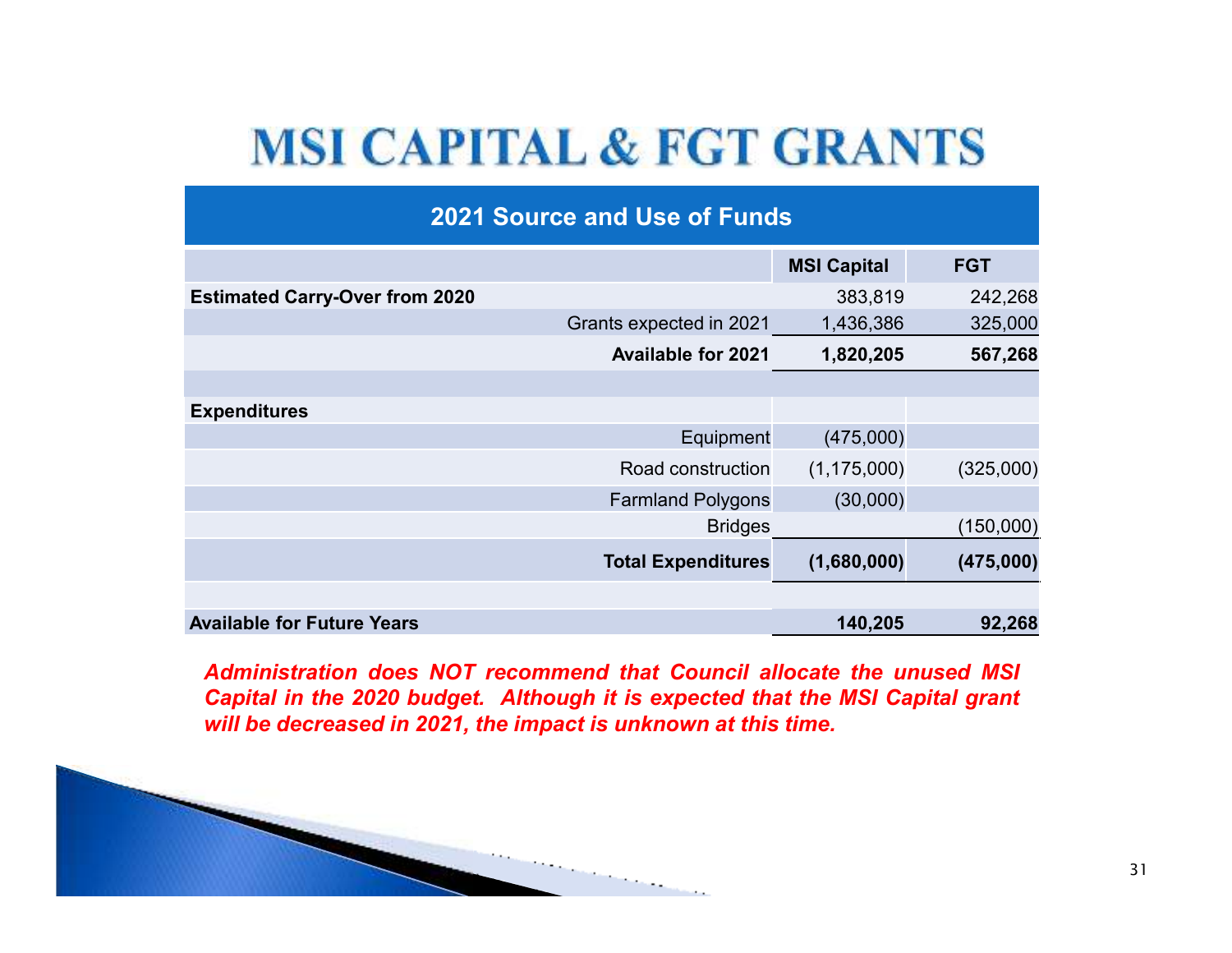### **RESERVE SCHEDULE**

|                                        | <b>Estimated</b><br>Dec 31/20<br><b>Balance</b> | <b>Budgeted</b><br><b>Transfers In</b> | <b>Budgeted</b><br><b>Transfers Out</b> | <b>Estimated</b><br>Dec 31/21<br><b>Balance</b> |
|----------------------------------------|-------------------------------------------------|----------------------------------------|-----------------------------------------|-------------------------------------------------|
|                                        |                                                 |                                        |                                         |                                                 |
|                                        |                                                 |                                        |                                         |                                                 |
| <b>Administration &amp; CPO</b>        | 2,170,933                                       | 45,250                                 | (183, 440)                              | 2,032,743                                       |
| <b>Public Works</b>                    | 4,888,644                                       | 4,299,895                              | (3,942,289)                             | 5,246,250                                       |
| Water & Sewer                          | 415,323                                         | 65,000                                 | (5,000)                                 | 475,323                                         |
| <b>Planning &amp; Industrial Parks</b> | 946,768                                         |                                        | (133, 122)                              | 813,646                                         |
| <b>Agriculture</b>                     | 237,529                                         | 30,000                                 |                                         | 267,529                                         |
| Recreation                             | 120,765                                         |                                        |                                         | 120,765                                         |
| Contingency                            | 0                                               | 200,000                                |                                         | 200,000                                         |
| <b>Legislated Reserves</b>             | 163,281                                         |                                        |                                         | 163,281                                         |
| Total                                  | 8,943,243                                       | 4,640,145                              | (4, 263, 851)                           | 9,319,537                                       |
|                                        |                                                 |                                        |                                         |                                                 |
| <b>Gravel Reclamation Fund *</b>       | 2,077,783                                       |                                        | (1, 167, 711)                           | 910,072                                         |

\* The auditors classify the Gravel Reclamation Fund as a liability (accounts payable) and not as a reserve. The Gravel Reclamation Fund is excluded from the total amount of the reserves.

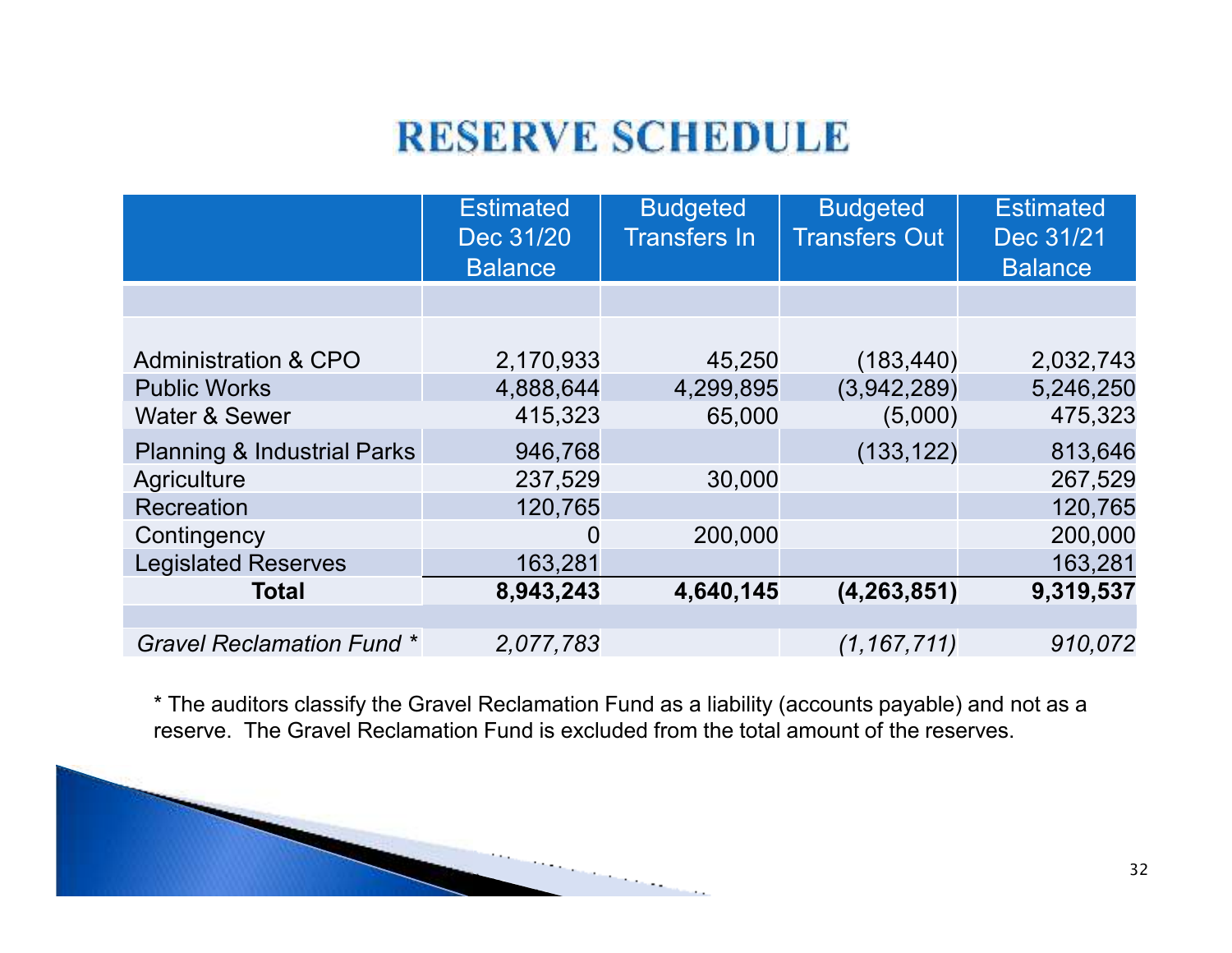### **SHARED SERVICES GRANTS**

- ► Not all partners have submitted shared services budget requests<br>for 2021 for 2021
- ► Library shared services budget requests have increased by<br>شاهدار میده که داده از سال ۱۵۹۵ میلادی و داده و داده و داده و داده از سال ۱۹۹۵ \$10,094 because the prior year's budget reflected Council's decision to freeze funding at 2019 levels
- > 2021 budget currently includes a best estimate of grants, but is likely not eufficient likely not sufficient
- Administration recommends that Council discuss level of 2021 funding prior to finalizing the budget (Closed Session)

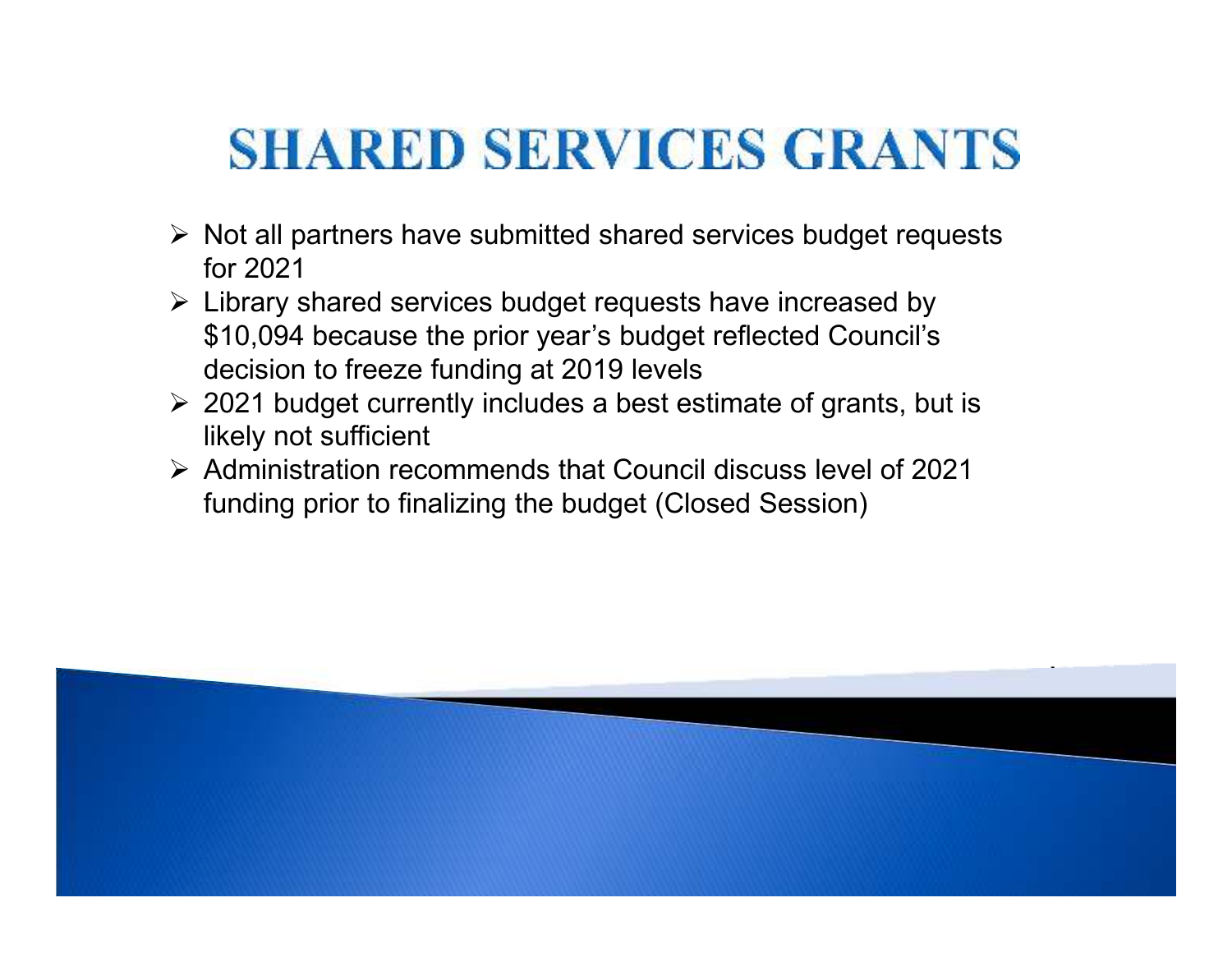Administration strongly recommends that Council dedicate time to work on Priority-Based Budgeting over the next few months. Staff and financial resources continue to be reduced and there is no relief in in sight. In fact, administration expects that the assessment model review will place an even greater strain on our resources. When the non-residential assessment base declines, the residential assessment base must pick up the burden unless new revenue sources are discovered or significant adjustments are made to levels of service.

For example, the following service areas will be brought forward for discussion:

### Council

- > Change Council remuneration to salary. Budget becomes fixed and known in advance. Payroll effort is reduced.
- Establish travel/expense/conference budget for each Councillor. Set maximum. Budget becomes fixed and finite.
- $\blacktriangleright$  Establish a sponsorship budget for each Councillor (e.g. door prizes, promotional items). Budget becomes fixed and finite.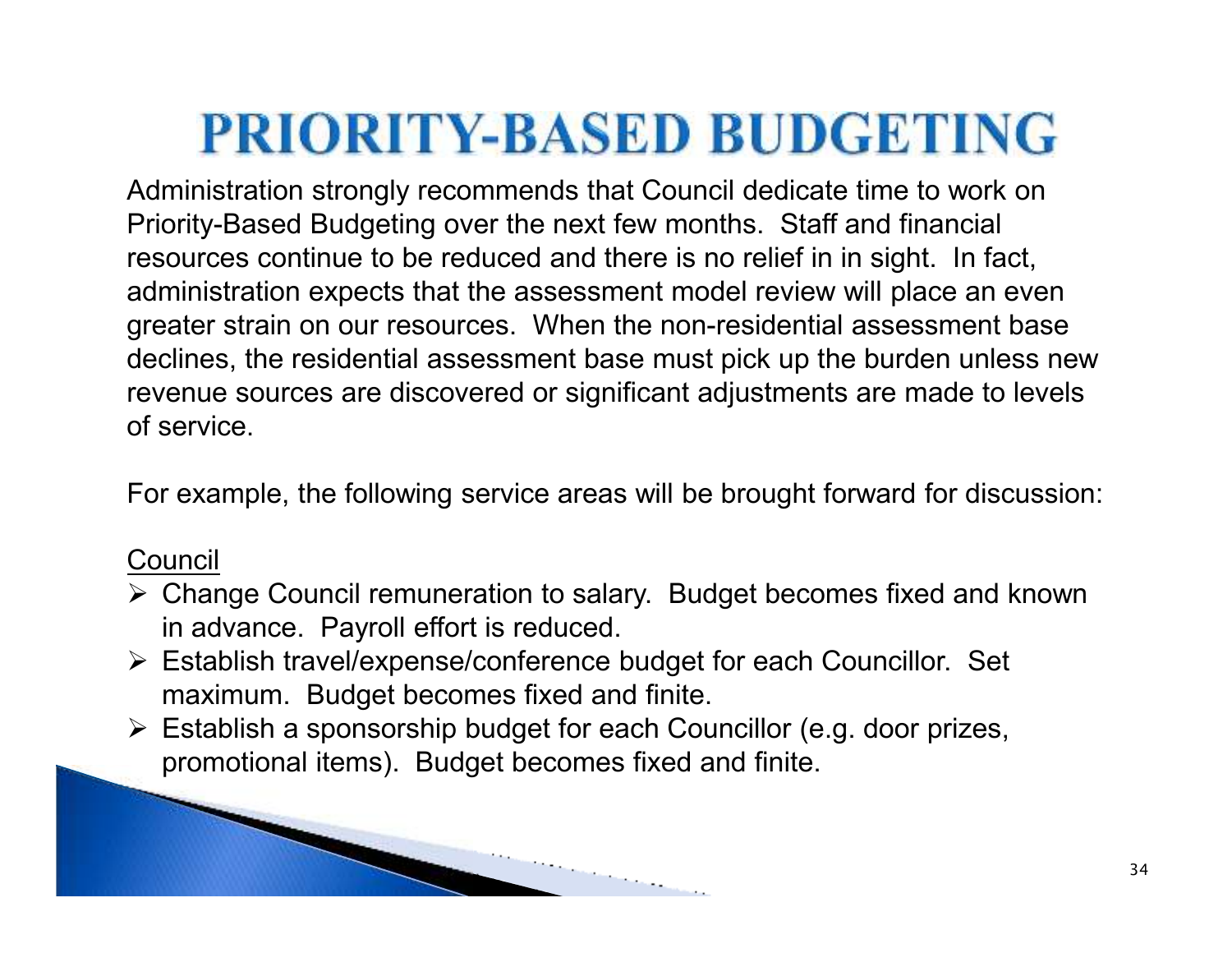#### Finance & Administration

- *Replace phone system with direct lines to staff. Efficiency in response for residents/clients, savings in staff time, and enables staff to work from home. Will be implemented in next few weeks. (NOTE: this item was advanced due to COVID-19)*
- > Temporarily suspend Business Incentive Grant (for new businesses)
- ▶ Reduce/eliminate grants to organizations (savings up to \$75,000)
- ► Reduce A/P cheque run from two/month to one/month. Savings in staff time and Reeve's time.
- Increase non-residential mill rate to maximum allowed by Provincial law  $\triangleright$  lncrease non-residential to residential). Current retio is 4:4 (ratio of 5:1 non-residential to residential). Current ratio is 4:1.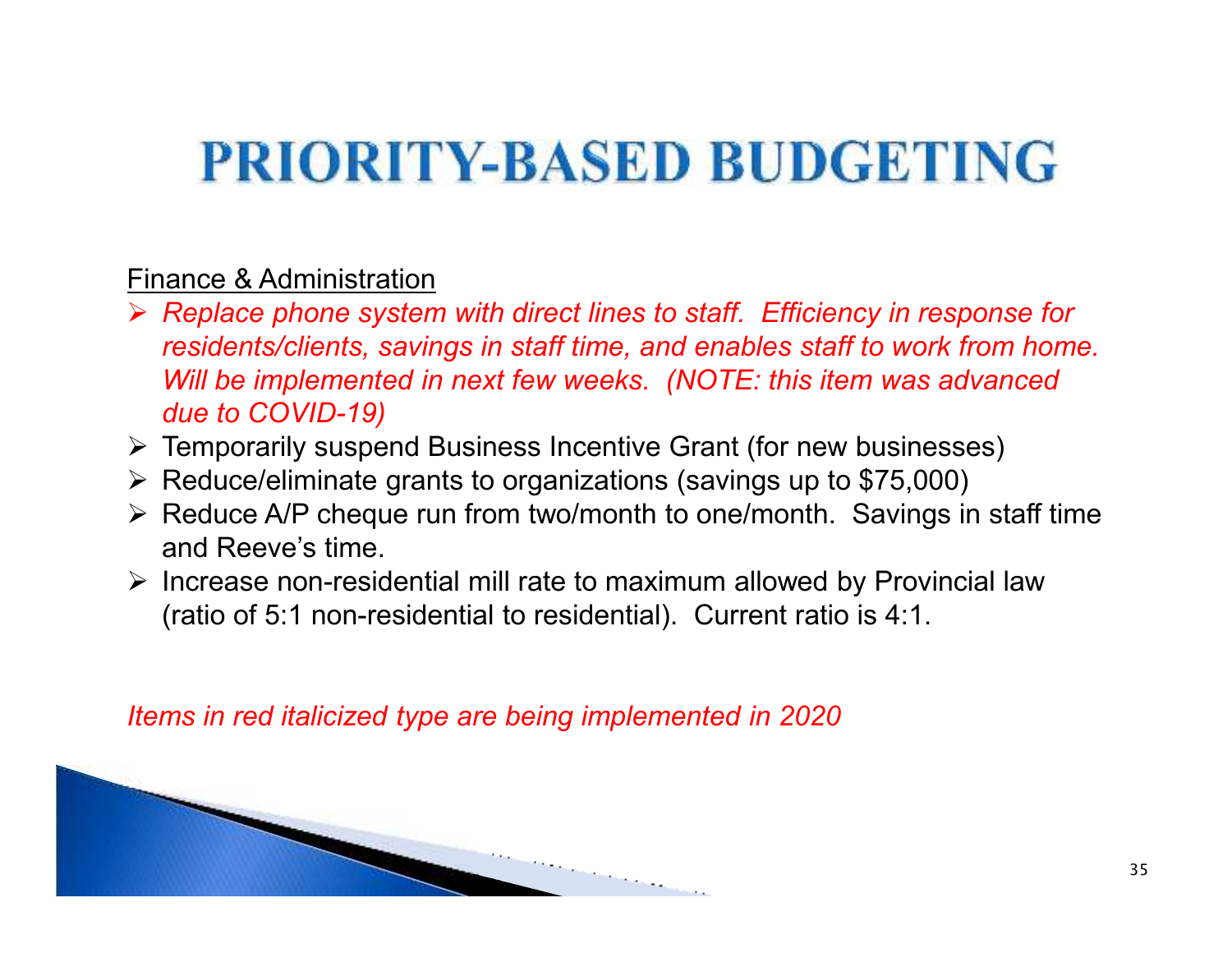#### Staff/Health & Safety

- *Reduce staff events (savings in expenses and staff time) (NOTE: this item was advanced due to COVID-19)*
- *Reduce conference attendance/travel (NOTE: this item was advanced due to COVID-19)*
- $\triangleright$  Reduce number of H & S auditors from 3 to 2

#### **Community Development**

 *Reduce participation in community events (NOTE: this item was advanced due to COVID-19)*

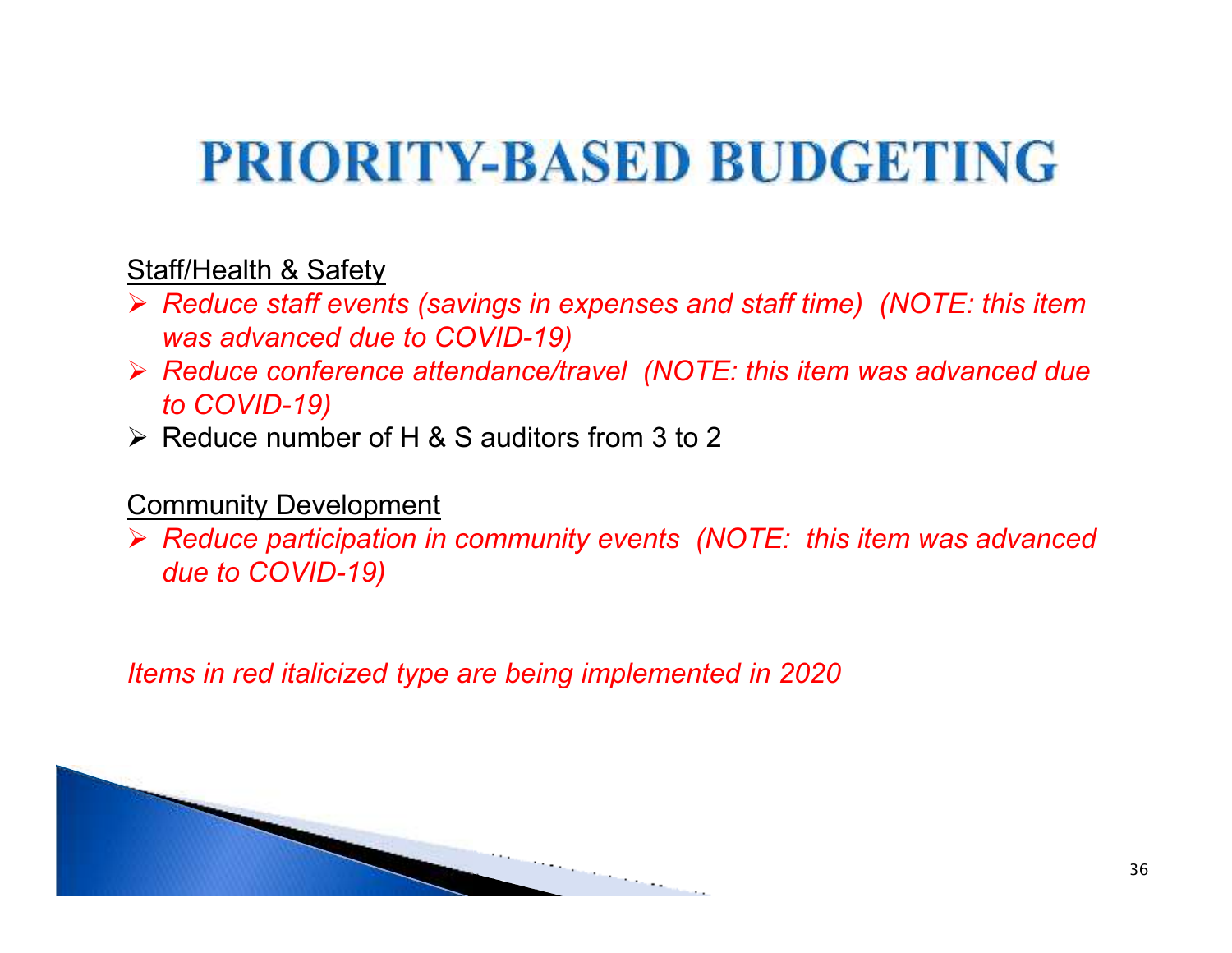#### Protective Services

- Extend vehicle replacement schedule<br>
Consider contracted convices to urber
- *Consider contracted services to urban neighbours and/or Claystone Waste (currently exploring business case for Beaver/Viking/Claystone opportunity)*

### Public Works and Transportation

- *Extend replacement schedule for all vehicles and equipment*
- ▶ Defer construction of salt/sand shed<br>
▷ Beetrist evertime (read maintenance
- $\triangleright$  Restrict overtime (road maintenance). This may result in hiring more spare operators to reduce 1.5x overtime pay.
- Eliminate driveway clearing program (savings ~\$6000)

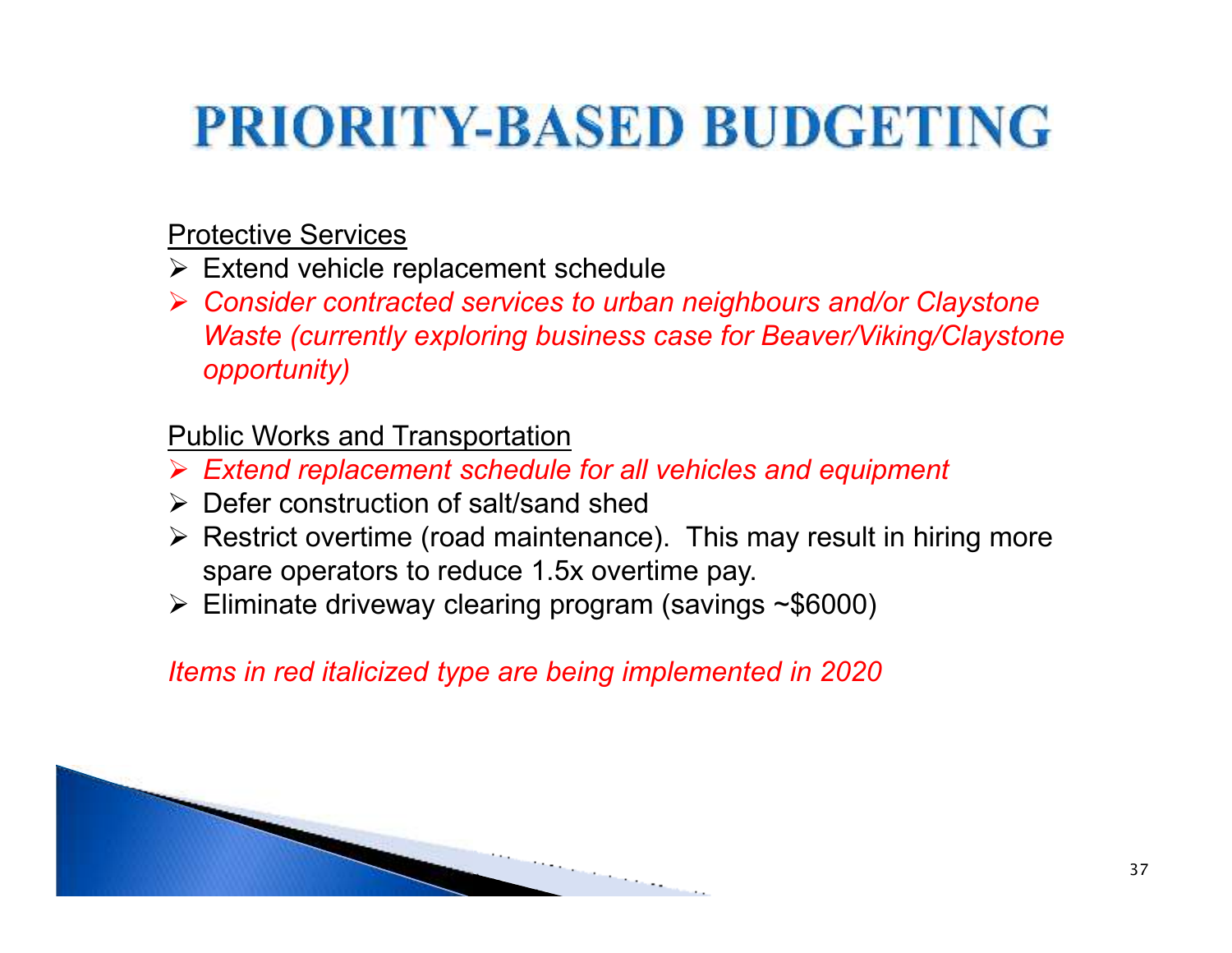### Public Works and Transportation (con't)

- Reduce amount of gravel placed on roads. Current Beaver County standard is <br>240 tennes/mile Many Counties arread at rate of 200 tennes/mile 240 tonnes/mile. Many Counties spread at rate of 200 tonnes/mile.
- $\triangleright$  Reduce number of roads gravelled. Value of 1 mile is approx. \$5700.
- ▶ Reduce/eliminate maintenance of machinery roads<br>▷ Reclassify same local reads to machinery reads (e
- ▶ Reclassify some local roads to machinery roads (e.g. roads that serve no<br>residences are not busing raytes are ply serve ail/ges installations) residences, are not bus routes, or only serve oil/gas installations)
- Reduce/discontinue road construction (savings up to \$1,500,000 annually)
- Contract road construction. If current program remains at current level, there<br>example antipage if program is reduced, it may be mere essenciated to contract are no savings; if program is reduced, it may be more economical to contract.
- ▶ Discontinue subsidy of approach construction (savings ~\$24,000 in 2019)
- *Gravel pit mining/reclamation. In 2020, taking advantage of downturn in economy to combine pit reclamation with gravel crushing.*

 $\triangleright$  Increase user fees (e.g. sewer)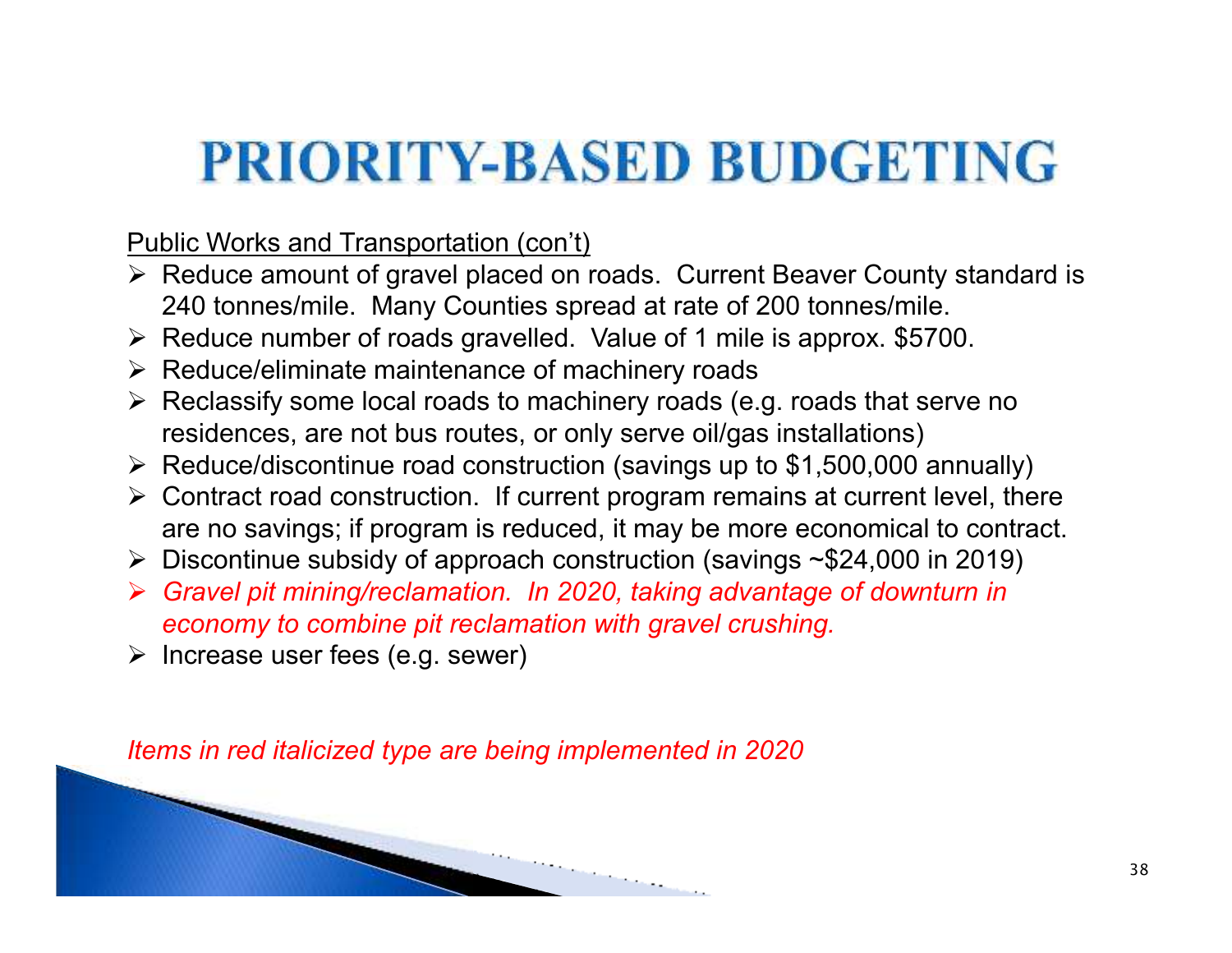#### **Agriculture**

- *Reduce/cancel back-sloping (savings of \$2500 per day per project)*
- *Increase user fees (e.g. custom spraying, etc.)*
- *Reduce mulching to winter only (savings ~ \$57,000)*
- Contract roadside mowing. Current level of service is mowing of 2 divisions/year. It may be more economical to contract and sell mowers. 2021
- *Reduce/eliminate ag-related grants (e.g. BRRG, watersheds, etc.) (savings up to \$20,000)*
- *Reduce/eliminate Seed Cleaning Plant grant (savings up to \$30,000)*

*Items in green italicized type are suggested considerations for 2021*

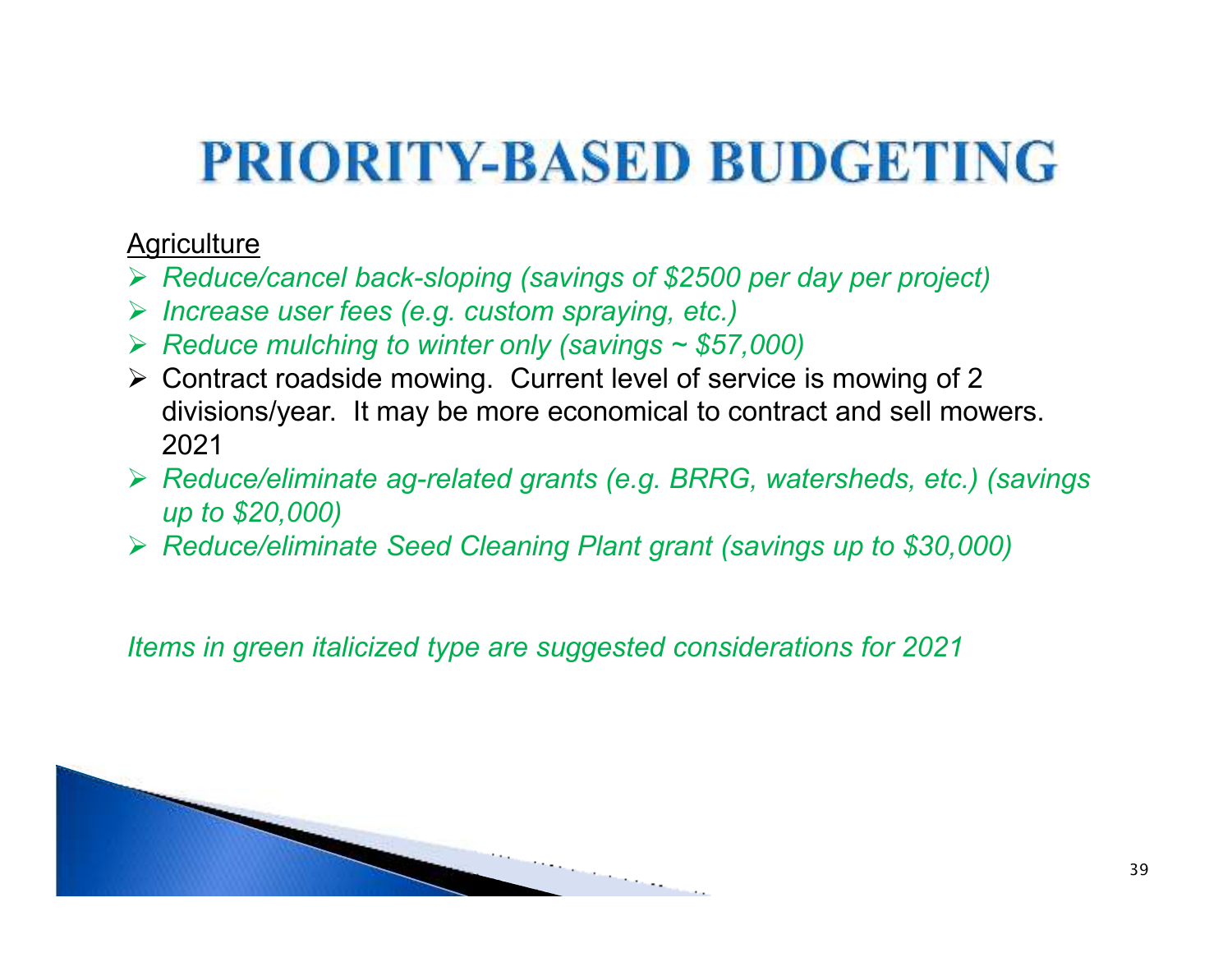**Recreation** 

- > Reduce level of service at campgrounds. Public survey is in circulation.
- $\triangleright$  Operate campgrounds by sublease vs contract (savings in staff time)

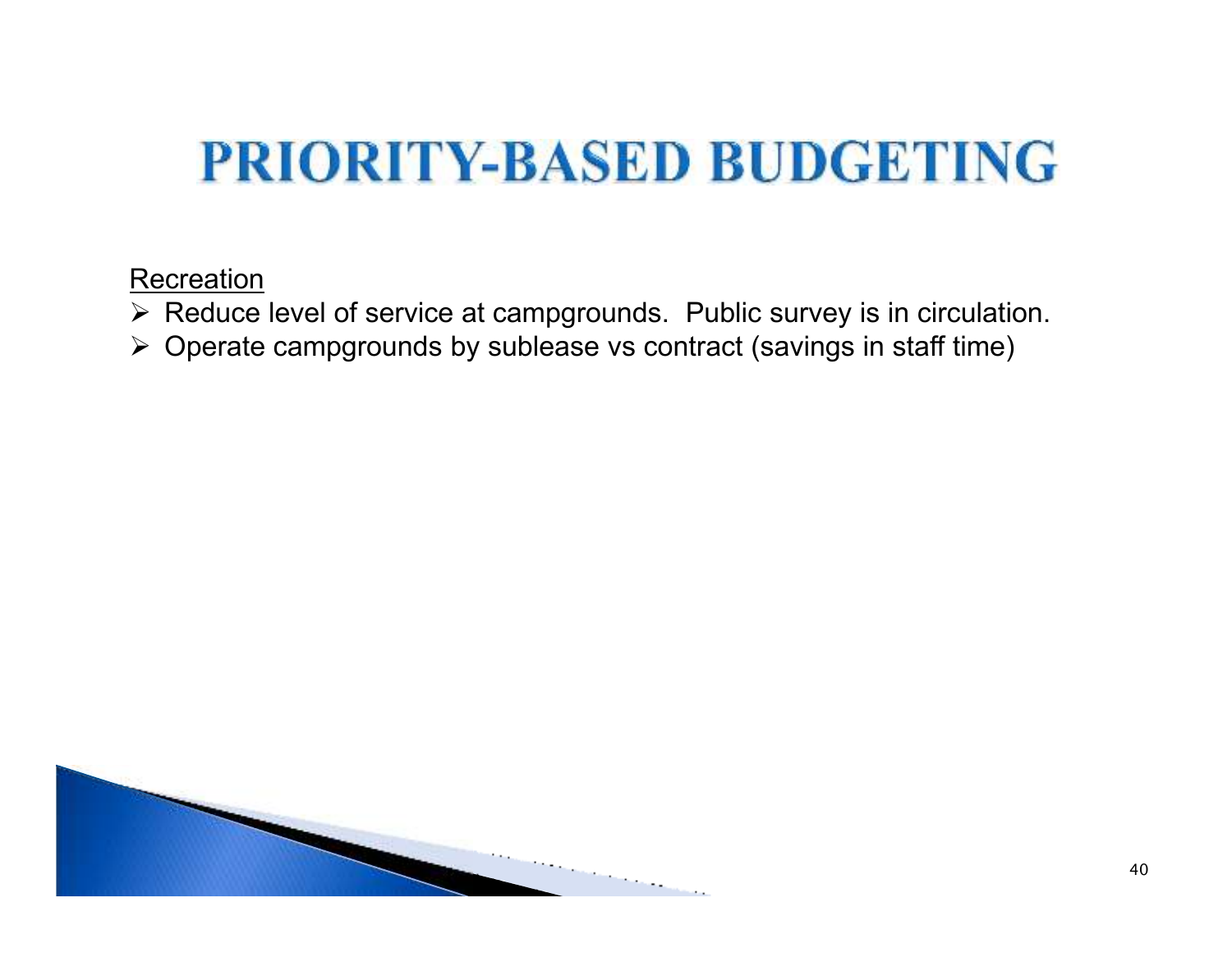# **PROPOSED SMALL BUSINESS MILL RATE**

- The *Municipal Government Act* enables Council to levy a lower mill rate for small businesses
- Criteria include:

*Must possess business license (or equivalent)Fewer than 50 full-time employees across Canada (or lesser number as* 

- *determined by Council)*
- Small business mill rate cannot be less than 75% of the non-residential mill rate
- Administration estimates that small business mill rate will result in loss of <br>to see of \$445,000 in 2024 taxes of \$145,000 in 2021